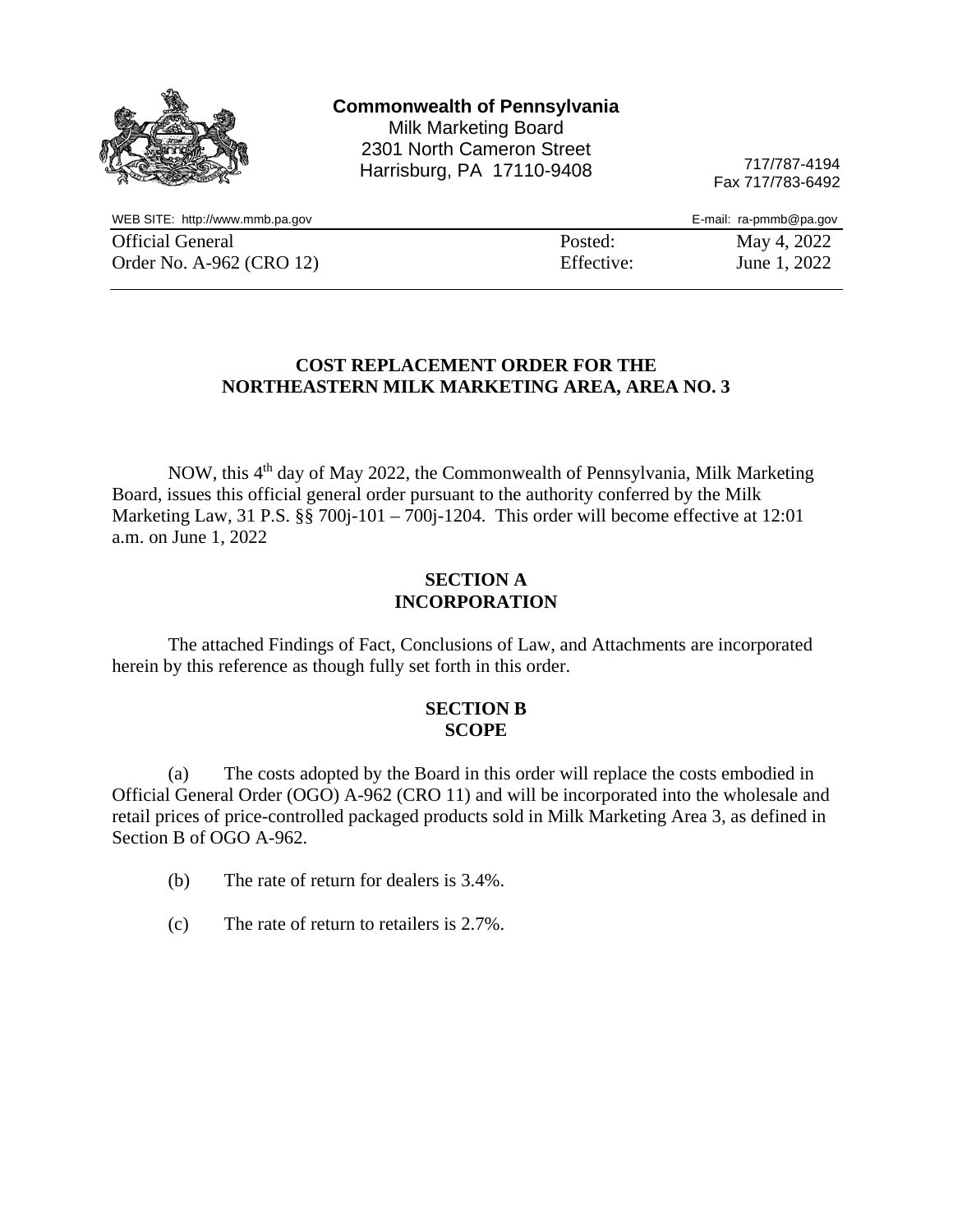## **SECTION C EFFECTIVENESS OF OFFICIAL GENERAL ORDER A-962**

All parts of Official General Order A-962 not inconsistent with Section B of this order continue in effect.

### PENNSYLVANIA MILK MARKETING BOARD

\_\_\_\_\_\_\_\_\_\_\_\_\_\_\_\_\_\_\_\_\_\_\_\_\_\_\_\_\_\_\_\_\_\_\_\_\_\_\_\_\_\_

\_\_\_\_\_\_\_\_\_\_\_\_\_\_\_\_\_\_\_\_\_\_\_\_\_\_\_\_\_\_\_\_\_\_\_\_\_\_\_\_\_\_

\_\_\_\_\_\_\_\_\_\_\_\_\_\_\_\_\_\_\_\_\_\_\_\_\_\_\_\_\_\_\_\_\_\_\_\_\_\_\_\_\_\_

Robert N. Barley, Chairman

James A. Van Blarcom, Member

Kristi R. Kassimer, Consumer Member

Date: May 4, 2022

IF YOU REQUIRE THIS INFORMATION IN AN ALTERNATE FORMAT, PLEASE CALL 717-787-4194 OR 1-800-654-5984 (PA RELAY SERVICE FOR TDD USERS).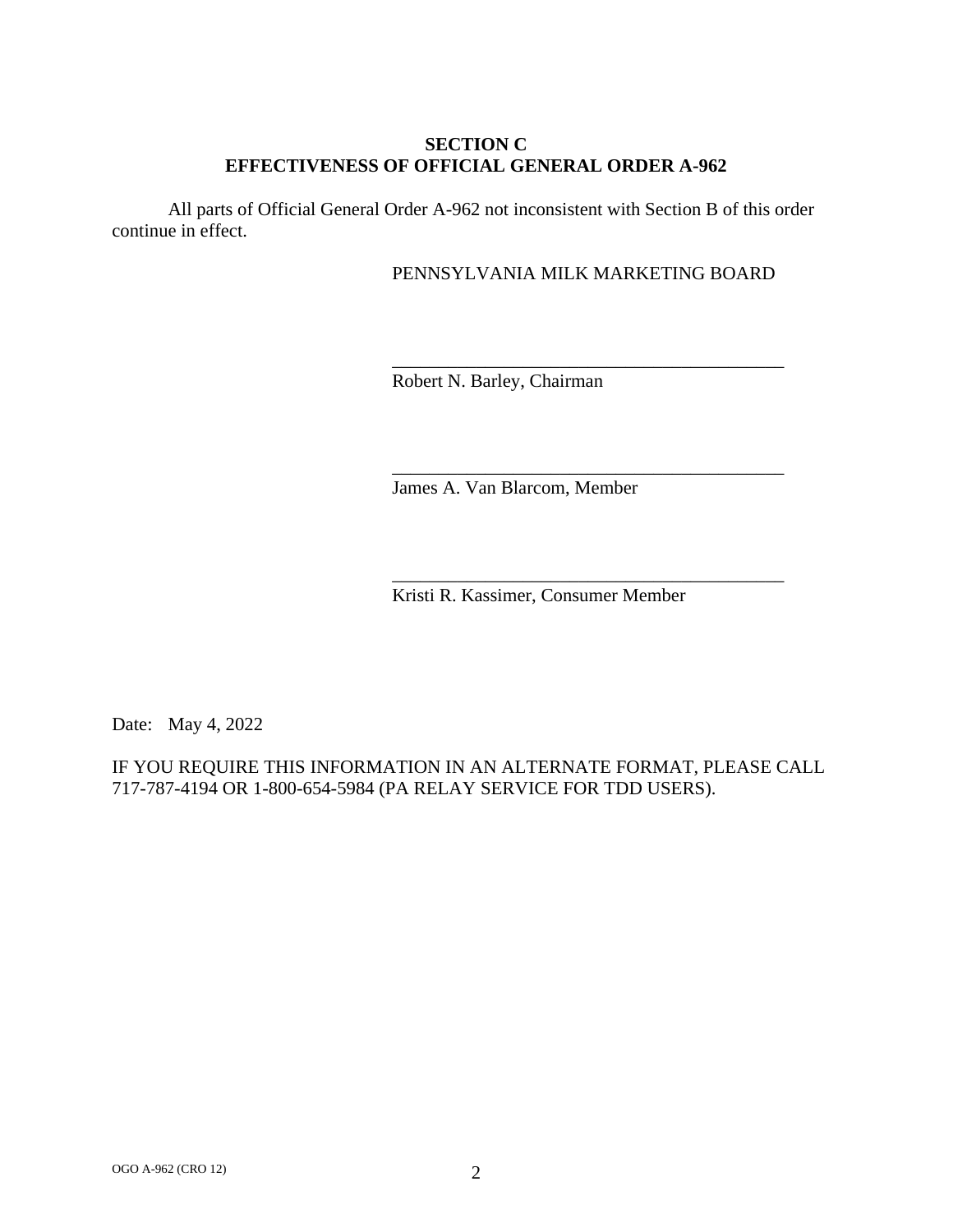## **FINDINGS OF FACT AND CONCLUSIONS OF LAW COST REPLACEMENT HEARING FOR MILK MARKETING AREA NO. 3 APRIL 6, 2022**

### I. FINDINGS OF FACT

1. On April 6, 2022, the Pennsylvania Milk Marketing Board ("Board") held a cost replacement hearing for Milk Marketing Area No. 3.

2. Notice of the hearing was published at 51 Pennsylvania Bulletin 7388 dated November 27, 2021. It was also mailed to those who have requested mailed notice of Board hearings via Board Bulletin No. 1599, dated November 15, 2021. The hearing notice enumerated the scope of evidence that the Board would receive.

3. The dealer cross section used by both Board Staff and the Area 3 milk dealers ("Dealers"), the only parties to present dealer cost information, consisted of Clover Farms Dairy Company; Dan Ed Corp.; DFA Dairy Brands Fluid, LLC – Schuylkill Haven; Monroe County Milk Producers Coop Association; Turkey Hill, LLC; and Valley Farms Dairy LLC.

4. Carol Hardbarger, PhD, testified on behalf of Board Staff as an expert in milk industry statistics. Dr. Hardbarger testified that the dealer cross section was representative of the dealers doing business in Area 3. The cross section dealers accounted for 62.00 percent of sales into Area 3. Dr. Hardbarger testified that cross-section dealer sales of the top five selling products in Area 3 are nearly the same as that of all dealers selling into Area 3. Jed Davis testified on behalf of Dealers as an expert in cost accounting and milk cost accounting. Mr. Davis testified that the cross section dealers processed, packaged, and delivered most of the price-controlled milk products in Area 3. He also testified that the cross section represented dealers that deliver to supermarkets, convenience stores, schools, institutions, and small retail outlets. Based on the testimony of Dr. Hardbarger and Mr. Davis, the Board finds that the dealer cross section used by both Board Staff and Dealers is representative of dealers doing business in Area 3.

5. Gary Gojsovich testified on behalf of Board Staff as an expert in milk industry cost accounting and regulation. Mr. Gojsovich and Mr. Davis testified that the cross-section dealers incurred a cost of \$0.2863 per point for processing, packaging, and delivering milk in 2020. Based on this uncontradicted and concurring testimony, the Board finds that the cross section dealers incurred a cost of \$0.2863 per point for processing, packaging, and delivery, and further finds that \$0.2863 is the processing, packaging, and delivery cost that should be used in this order.

6. Mr. Gojsovich and Mr. Davis testified to the following 2021 ingredient costs, based on year 2020 pounds: Standard Milk - \$0.0000/lb; Reduced Fat Milk - \$0.0001/lb; Low Fat Milk - \$0.0001/lb; Non-Fat Milk - \$0.0004/lb; Flavored Milk - \$0.0389/lb; Flavored Reduced Fat Milk - \$0.0361/lb; Flavored Non-Fat Milk - \$0.0294/lb; Buttermilk - \$0.0110/lb; Egg Nog - \$0.2217/lb. The Board finds that these ingredient costs should be used in this order.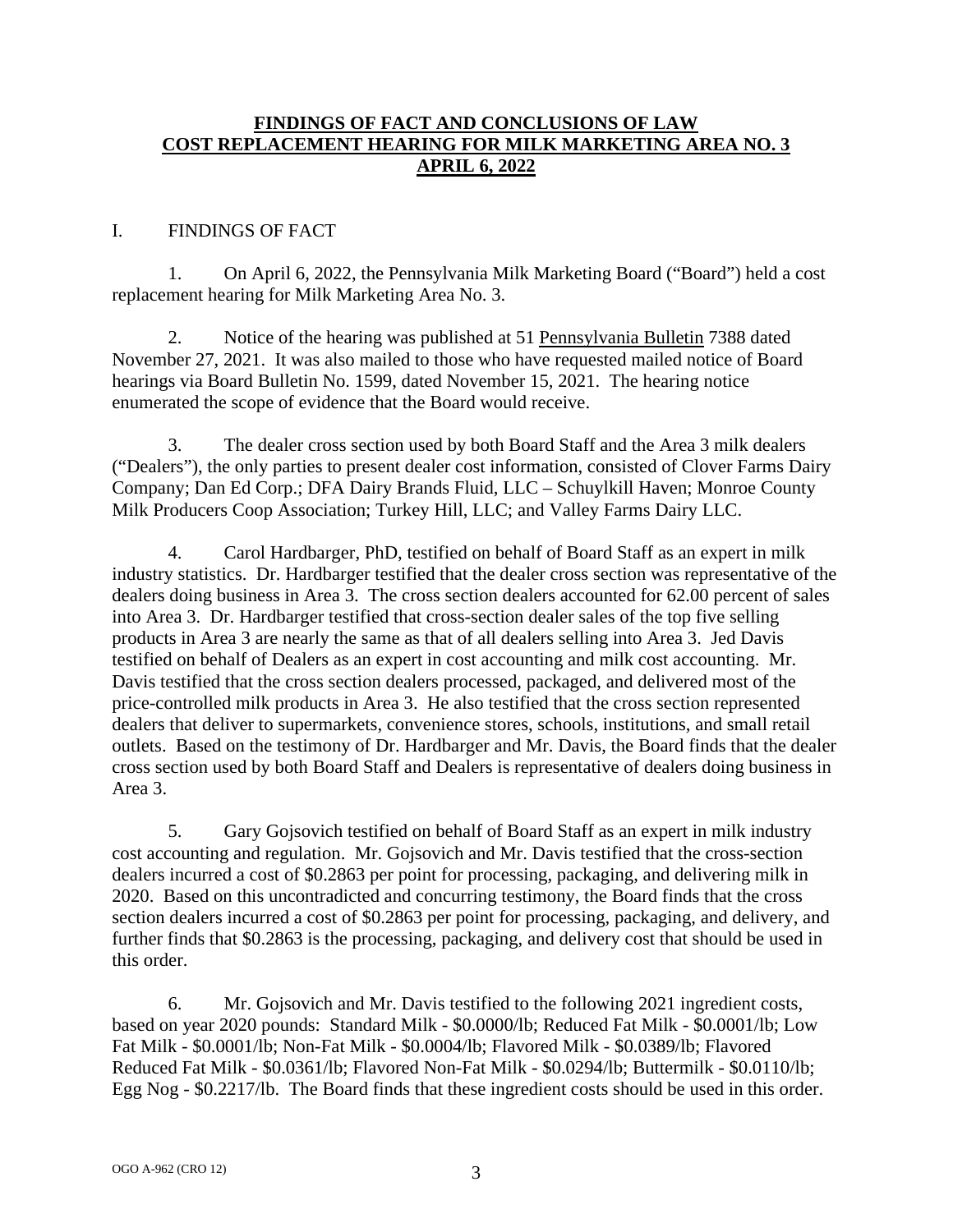7. Mr. Gojsovich and Mr. Davis presented concurring evidence regarding the cost update for labor, insurance, and utility costs of \$(0.0042) per point between the first halves of 2020 and 2021. We find that \$(0.0042) should be used in this order.

8. Mr. Gojsovich and Mr. Davis recommended that the area-specific adjustments to minimum wholesale and retail prices to account for monthly changes in diesel fuel costs continue in Area 3. The Board finds that the adjustment should continue, based on the methodology presented by Mr. Gojsovich in Staff Surrebuttal Exhibit 8 and attached to this order as Attachment 1.

9. Mr. Gojsovich and Mr. Davis recommended that the area-specific adjustments to minimum wholesale and retail prices to account for monthly changes in heating fuel costs continue in Area 3. The Board finds that the adjustment should continue, based on the methodology presented by Mr. Gojsovich in Staff Surrebuttal Exhibit 9 and attached to this order as Attachment 2.

10. Mr. Gojsovich and Mr. Davis presented concurring evidence regarding the cost of shrinkage and sales of bulk products of \$0.0024 per pound. Based on the uncontradicted and concurring testimony, the Board finds that the cost of shrinkage and sales of bulk products to be used in this order should be \$0.0024 per pound.

11. Based on the container costs evidence presented by Mr. Gojsovich and Mr. Davis, the Board finds that the following base container costs should be adopted for this order: Gallon - \$0.2180; Half Gallon - \$0.1592; Quart - \$0.1420; Pint - \$0.0955; Half Pint (paper) - \$0.0319; Half Pint (plastic) - \$0.0652; 12 Ounce - \$0.0630; 10 Ounce - \$0.0587; 4 Ounce - \$0.0288; Bulk Per Quart - \$0.0490. Both Mr. Gojsovich and Mr. Davis testified that container costs should continue to be updated monthly; the Board agrees and finds that container costs should continue to be updated monthly, based on the base weighted costs and weighted units testified to by Mr. Gojsovich and as listed above. The Board also finds that the weighted shrinkage factor should continue to be applied to container costs.

The Board further finds that minimum resale prices for products sold in half pint containers should be calculated using the paper container cost for products sold in paper containers and by applying a plastic add-on to the paper container cost for products sold in rigid plastic containers. Based on the testimony of Mr. Gojsovich and Mr. Davis, we find the plastic add-on is \$0.0333 and that the add-on should be adjusted monthly based on the monthly container cost surveys.

12. Both Mr. Gojsovich and Mr. Davis testified that the container efficiency adjustment should be updated.

Based on 2020 container sales and 2020 costs per point for the bottling, cold room, and delivery cost centers, Mr. Gojsovich and Mr. Davis arrived the following container efficiency adjustments: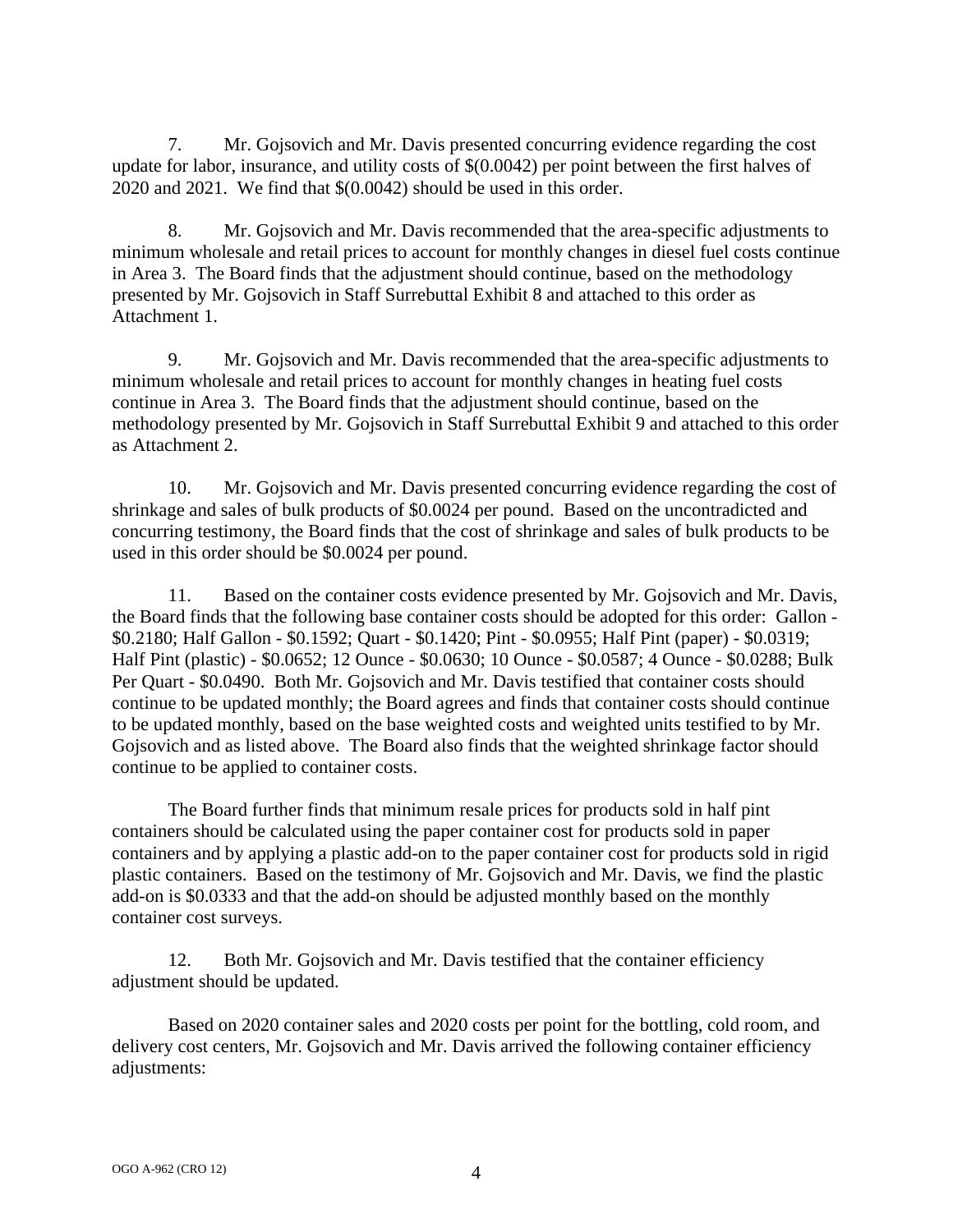| Gallon             | \$(0.0723) |
|--------------------|------------|
| <b>Half Gallon</b> | \$(0.0168) |
| Quart              | \$0.0603   |
| Pint               | \$0.0478   |
| <b>Half Pint</b>   | \$0.0196   |
| 4 ounce            | \$0.0308   |
| Bulk (per quart)   | \$0.0531   |

The Board finds that the container efficiency adjustments should be updated as presented by Mr. Gojsovich and Mr. Davis.

13. Mr. Davis recommended that the Board maintain the rate of return at 3.4%. He testified that the rate of return serves as an important factor in the ability of Pennsylvania's fluid milk processors to maintain and invest in their operations. He also testified that maintaining the current rate of return is important for consistency and stability during an uncertain and difficult time for the dairy industry.

Based on Mr. Davis's persuasive and credible testimony, the Board finds that the rate of return should remain at 3.4%.

14. No party presented evidence regarding Class II products. Mr. Davis recommended that the Board continue using the existing methodology to price Class II products. Since there was no proposal by any party to change Class II pricing, the Board finds that the current Class II pricing methodology shall continue until a Class II hearing is called and the results memorialized in an Official General Order.

15. An in-store handling costs hearing is pending. Therefore, no evidence was presented at this hearing regarding retail prices. Since no evidence was presented, the Board finds that the current retail rate of return of 2.7% should remain in place and further finds that the monthly CPI adjustment to current in-store handling costs remain in effect.

16. Mr. Gojsovich testified that the cost replacement process would result in the retail minimum price for a gallon of 2% milk decreasing \$0.01 from the current minimum retail price. He explained that a decrease in that range reflected normal year-to-year changes in various cost categories.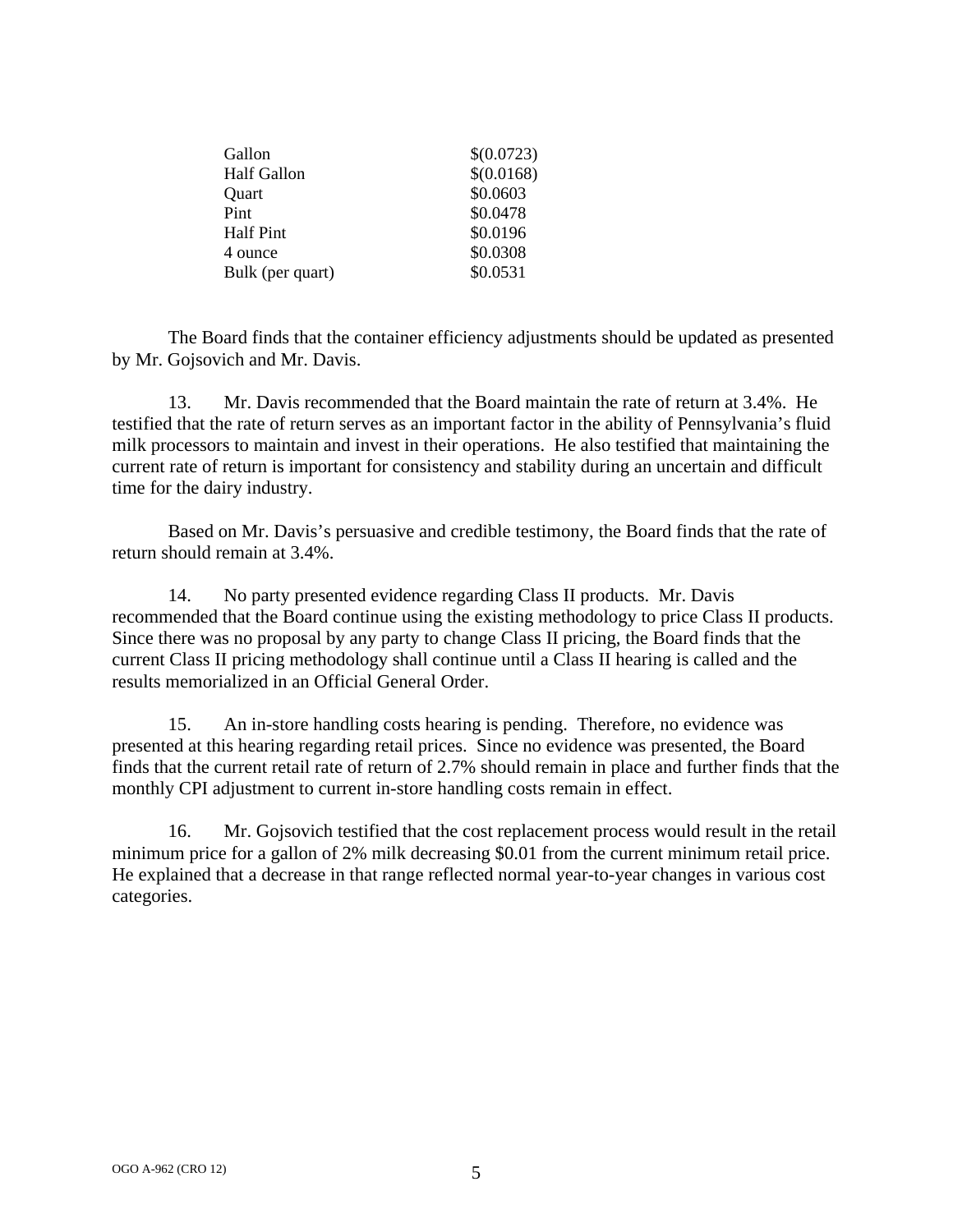II. CONCLUSIONS OF LAW

1. The April 6, 2022, cost replacement hearing for Milk Marketing Area No. 3 was held pursuant to authority granted to the Board in section 801 of the Milk Marketing Law (Law), 31 P.S. § 700j-801.

2. The hearing was held following adequate notice, and all interested persons were given a reasonable opportunity to be heard.

3. The cross-section used to establish dealer costs met the requirement of representativeness of section 801 of the Law.

4. In establishing the attached order, the Board has considered the entire record and has concluded that the adoption of this order is supported by a preponderance of the evidence and is reasonable and appropriate under section 801 of the Law, subject to any revisions or amendments the Board may make in the manner set forth in the Law.

PENNSYLVANIA MILK MARKETING BOARD

\_\_\_\_\_\_\_\_\_\_\_\_\_\_\_\_\_\_\_\_\_\_\_\_\_\_\_\_\_\_\_\_\_\_\_\_\_\_\_\_\_\_

\_\_\_\_\_\_\_\_\_\_\_\_\_\_\_\_\_\_\_\_\_\_\_\_\_\_\_\_\_\_\_\_\_\_\_\_\_\_\_\_\_\_

\_\_\_\_\_\_\_\_\_\_\_\_\_\_\_\_\_\_\_\_\_\_\_\_\_\_\_\_\_\_\_\_\_\_\_\_\_\_\_\_\_\_

Robert N. Barley, Chairman

James A. Van Blarcom, Member

Kristi R. Kassimer, Consumer Member

Date: May 4, 2022

IF YOU REQUIRE THIS INFORMATION IN AN ALTERNATE FORMAT, PLEASE CALL (717) 787-4194 OR 1-800-654-5984 (PA RELAY SERVICE FOR TDD USERS).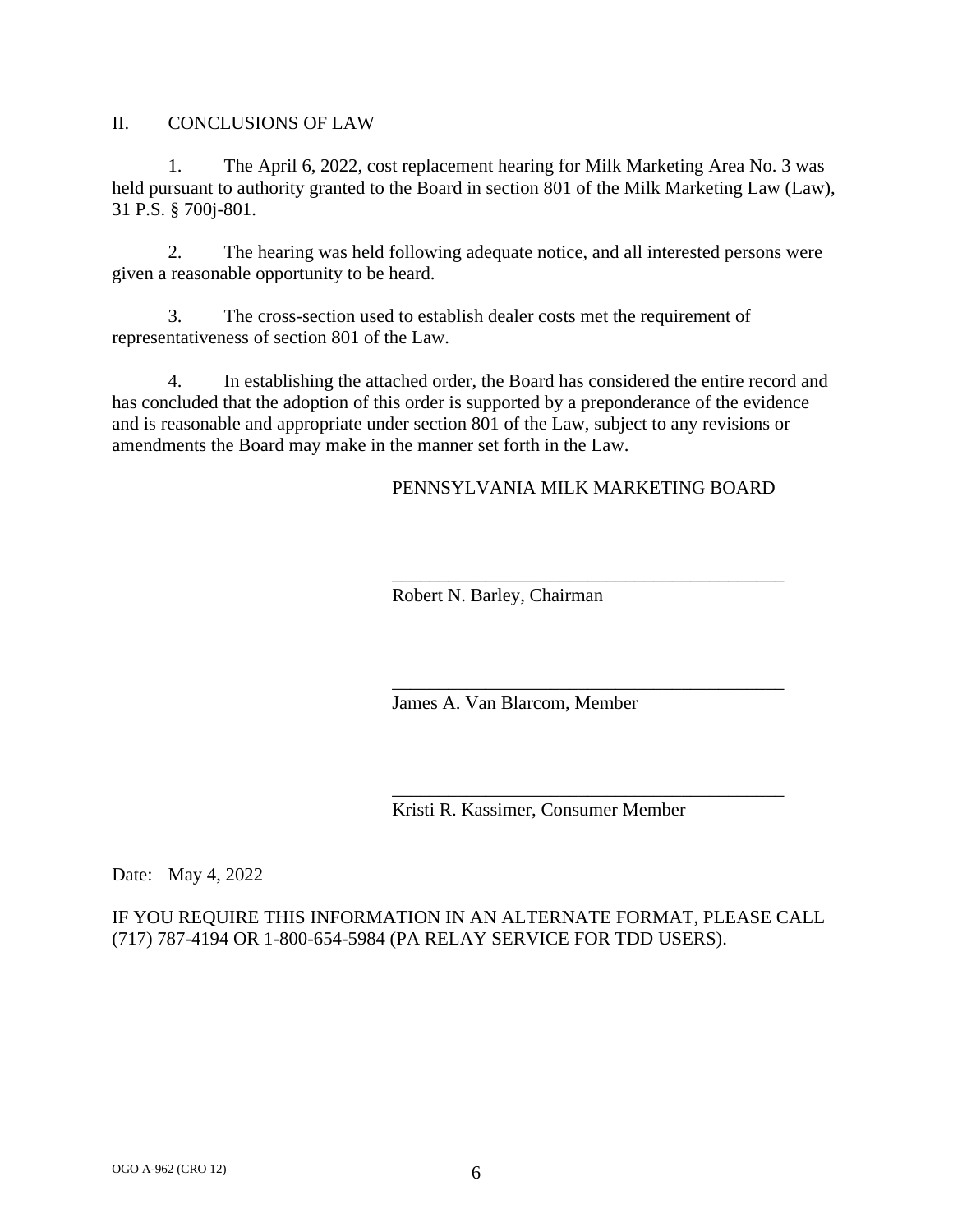# **MILK MARKETING AREA 3PENNSYLVANIA MILK MARKETING BOARD**

## **Diesel Fuel Costs Adjustment Update of Diesel Fuel Costs from YEAR 2020 to OCTOBER 2021**

| 8. Change in Diesel Fuel Costs per Delivery Point (Line 6 ÷ Line 7)                    | \$<br>0.0034    |
|----------------------------------------------------------------------------------------|-----------------|
| 7. Weighted Delivery Points - YEAR 2020                                                | 100,847,779     |
| $(Line 5 - Line 1)$<br>6. Change in Diesel Fuel Costs from YEAR 2020 to OCTOBER 2021   | \$<br>338,988   |
| 5. Presumed Diesel Fuel Costs - OCTOBER 2021<br>$((Line 1 X Line 4) + Line 1)$         | \$<br>1,368,427 |
| 4. Percent Change In Diesel Fuel Price per Gallon<br>$((Line 3 - Line 2) \div Line 2)$ | 32.93%          |
| 3. On-Highw ay Diesel Price per Gallon - OCTOBER 2021 (1)                              | \$<br>3.730     |
| 2. Average On-Highw ay Diesel Price per Gallon - YEAR 2020 (1)                         | \$<br>2.806     |
| 1. Weighted Diesel Fuel Costs - YEAR 2020                                              | \$<br>1,029,439 |

Footnote:

1. Source: 'Weekly Retail On-Highw ay Diesel Prices' per Energy Information Administration w ebsite.

<sup>w</sup> eb address = https://w <sup>w</sup> <sup>w</sup> .eia.gov/dnav/pet/pet\_pri\_gnd\_dcus\_r1y\_w .htm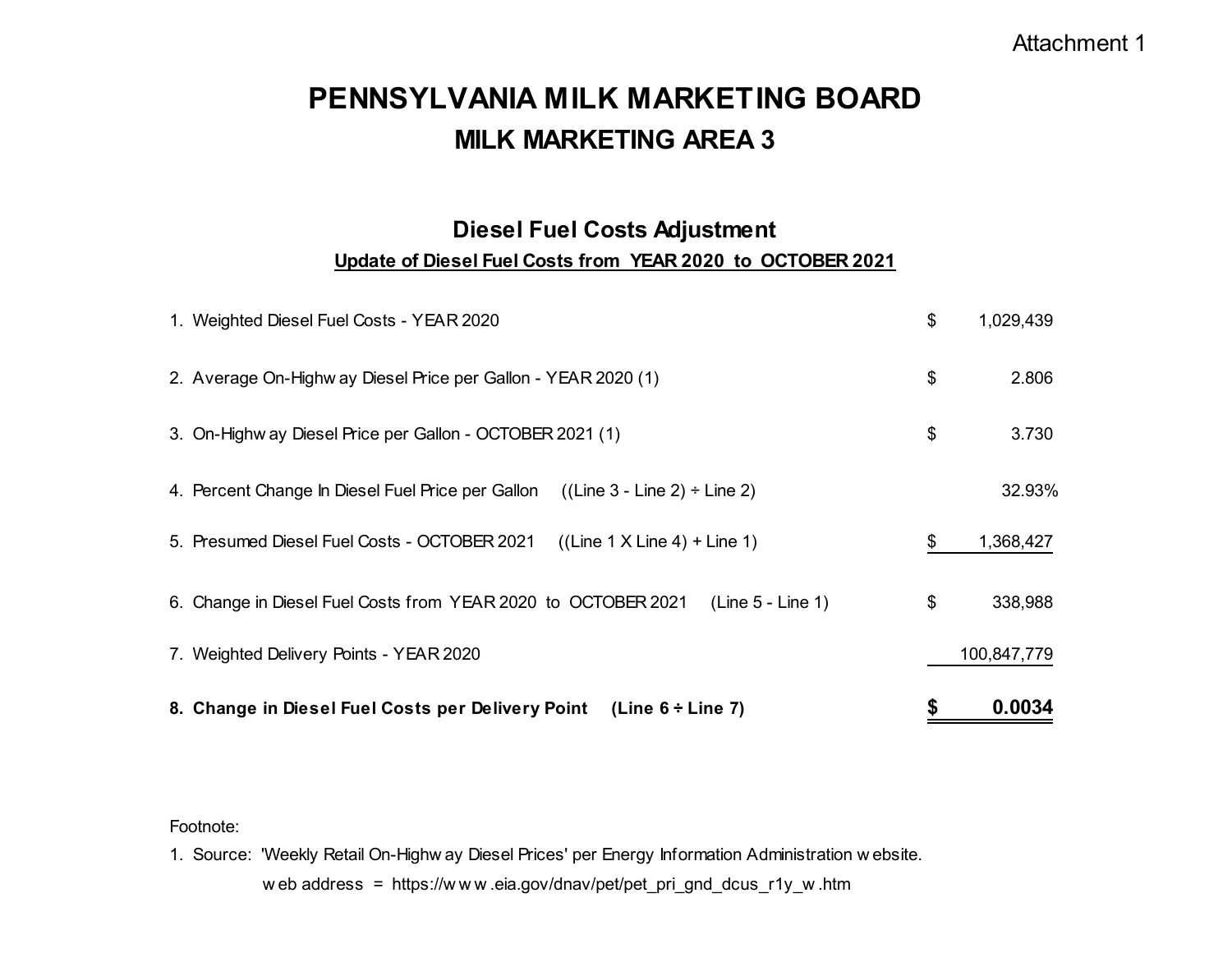## **MILK MARKETING AREA 3PENNSYLVANIA MILK MARKETING BOARD**

# **Heating Fuel Costs Adjustment**

## **Update of Heating Fuel Costs from YEAR 2020 to AUGUST 2021**

| 8. Change in Heating Fuel Costs per S&P Point (Line 6 ÷ Line 7)                      | \$<br>(0.0001) |
|--------------------------------------------------------------------------------------|----------------|
| 7. Weighted Standardization & Pasteurization (S&P) Points - YEAR 2020                | 141,459,596    |
| 6. Change in Heating Fuel Costs from YEAR 2020 to AUGUST 2021<br>$(Line 5 - Line 1)$ | \$<br>(9,065)  |
| 5. Presumed Heating Fuel Costs - AUGUST 2021 ((Line 1 X Line 4) + Line 1)            | \$<br>167,641  |
| 4. Percent Change In Natural Gas Price $((Line 3 - Line 2) \div Line 2)$             | $-5.13%$       |
| 3. Pennsylvania Average Natural Gas Price - Industrial - AUGUST 2021 (1)             | \$<br>7.58     |
| 2. Pennsylvania Average Natural Gas Price - Industrial - YEAR 2020 (1)               | \$<br>7.99     |
| 1. Weighted Heating Fuel Costs - YEAR 2020                                           | \$<br>176,706  |

## Footnote:

1. Source: Pennsylvania Natural Gas Industrial Price per Energy Information Administration w ebsite. <sup>w</sup> eb address = https://w <sup>w</sup> <sup>w</sup> .eia.gov/dnav/ng/ng\_pri\_sum\_dcu\_SPA\_m.ht m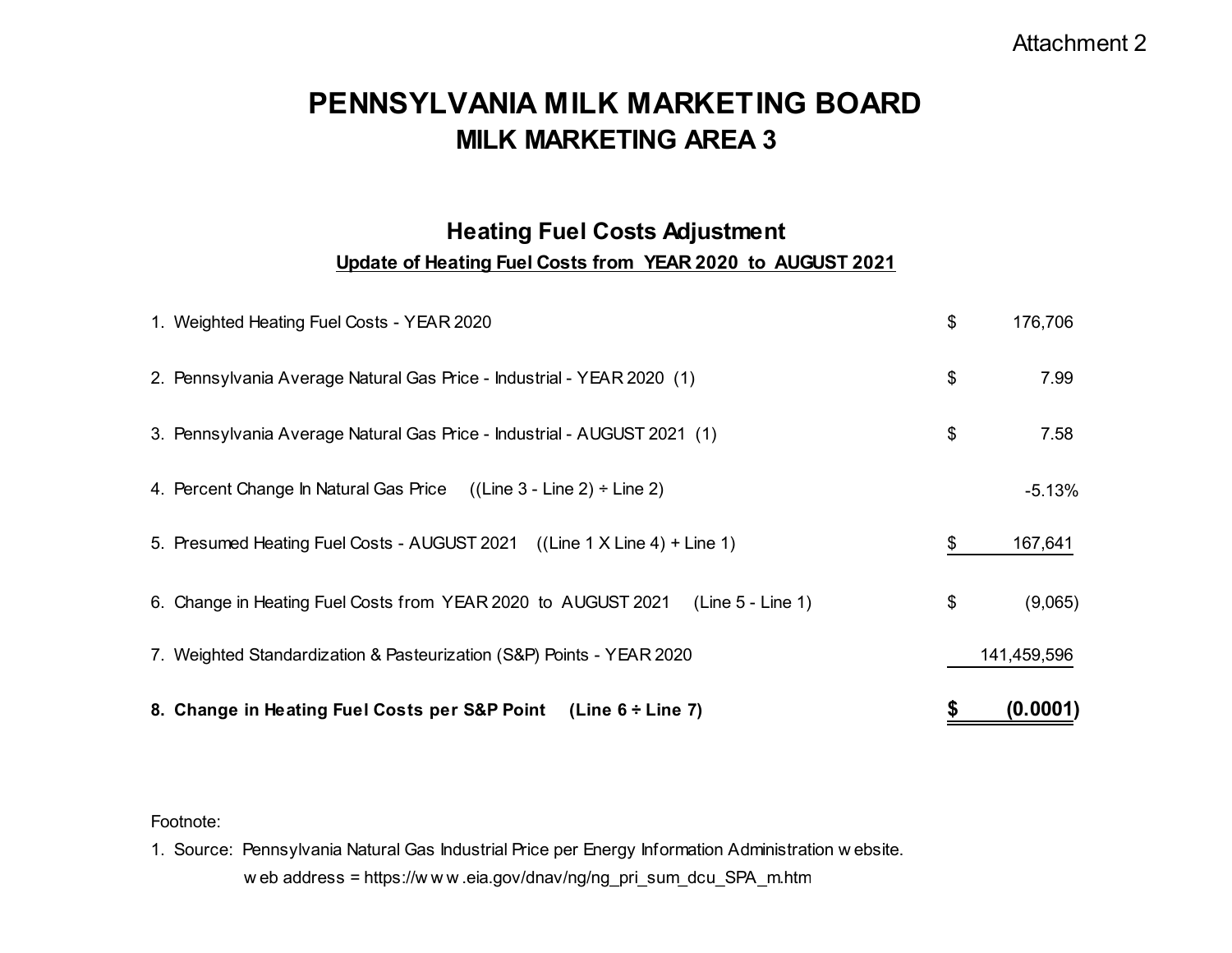## **MILK MARKETING AREA 3PENNSYLVANIA MILK MARKETING BOARD**

#### **DECEMBER 2021 MILK COSTS MILK COSTS BEFORE PACKAGING**

|                       | Class I      |
|-----------------------|--------------|
| <b>Skim Rate</b>      | \$<br>16.76  |
| <b>Butterfat Rate</b> | \$<br>2.1595 |

|                |                             | А            | в                | C            | D               | Е.                   |                        | G              | н                  |             |                  | κ              |
|----------------|-----------------------------|--------------|------------------|--------------|-----------------|----------------------|------------------------|----------------|--------------------|-------------|------------------|----------------|
|                |                             |              |                  | $(B \div A)$ | $(A - B)$       | $(B \times BF Rate)$ | $(D \times$ Skim Rate) | $(E + F)$      | $(G \div A)$       | (EX. 4)     | (FX. 5)          | $(H + I + J)$  |
|                | Product                     | Product      | <b>Butterfat</b> |              | Skim            | <b>Butterfat</b>     | Skim                   | <b>Total</b>   | Cost per           | Ingredient  | <b>Bulk Sale</b> | Total          |
|                | Description                 | Pounds       | Pounds           | Percentage   | Pounds          | Value                | Value                  | Value          | Pound              | Cost        | (Profit)/Loss    | Cost per Pound |
|                |                             |              |                  |              |                 |                      |                        |                |                    |             |                  |                |
|                | Standard (Whole) Milk       | 66,046,360   | 2, 162, 709      | 3.2745%      | 63,883,651 \$   | 4,670,370            | 10,706,900 \$<br>l S   | 15, 377, 270   | $0.2328$ \$        | $\sim$      | 0.0024           | 0.2352         |
|                | Reduced Fat (2%) Milk       | 41,289,677   | 814,549          | 1.9728%      | 40,475,128 \$   | 1,759,019 \$         | 6,783,631              | 8,542,650      | $0.2069$ \$        | 0.0001      | 0.0024           | 0.2094         |
|                | Low Fat (1%) Milk           | 23, 989, 487 | 237,335          | 0.9893%      | 23, 752, 152 \$ | 512,525              | 3,980,861<br>- \$      | 4,493,386      | 0.1873             | 0.0001      | 0.0024           | 0.1898         |
| $\blacksquare$ | Non Fat (Skim) Milk         | 10,856,538   | 9,383            | 0.0864%      | $10,847,155$ \$ | 20,263               | $1,817,983$ \$<br>- 35 | 1,838,246      | $0.1693$ \$        | $0.0004$ \$ | $0.0024$ \\$     | 0.1721         |
| ី              | <b>Flavored Milk</b>        | 3,572,972    | 116,489          | 3.2603%      | $3,456,483$ \$  | 251,558 \$           | 579,307 \$             | 830,865        | $0.2325$ \$        | 0.0389      | 0.0024           | 0.2738         |
|                | Flavored Reduced Fat Milk   | 8,603,028    | 108,262          | 1.2584%      | 8,494,766 \$    | 233,792 \$           | $1,423,723$ \$         | $1,657,515$ \$ | 0.1927             | 0.0361      | 0.0024           | 0.2312         |
|                | <b>Flavored NONFAT Milk</b> | 2,402,793    | 2,006            | 0.0835%      | 2,400,787       | 4,332<br>- \$        | 402,372<br>- \$        | 406,704        | $0.1693$ \$        | 0.0294      | 0.0024           | 0.2011         |
|                | <b>Buttermilk</b>           | 47,554       | 1,808            | 3.8020%      | 45,746 \$       | 3,904                | 7,667<br>- \$          | 11,571         | $0.2433$ \$<br>  ა | 0.0110      | 0.0024           | 0.2567         |
|                | Egg Nog                     | 742,986      | 51, 152          | 6.8847%      | 691,834 \$      | 110,463              | 115,951                | 226,414        | $0.3047$ \$        | 0.2217      | 0.0024           | 0.5288         |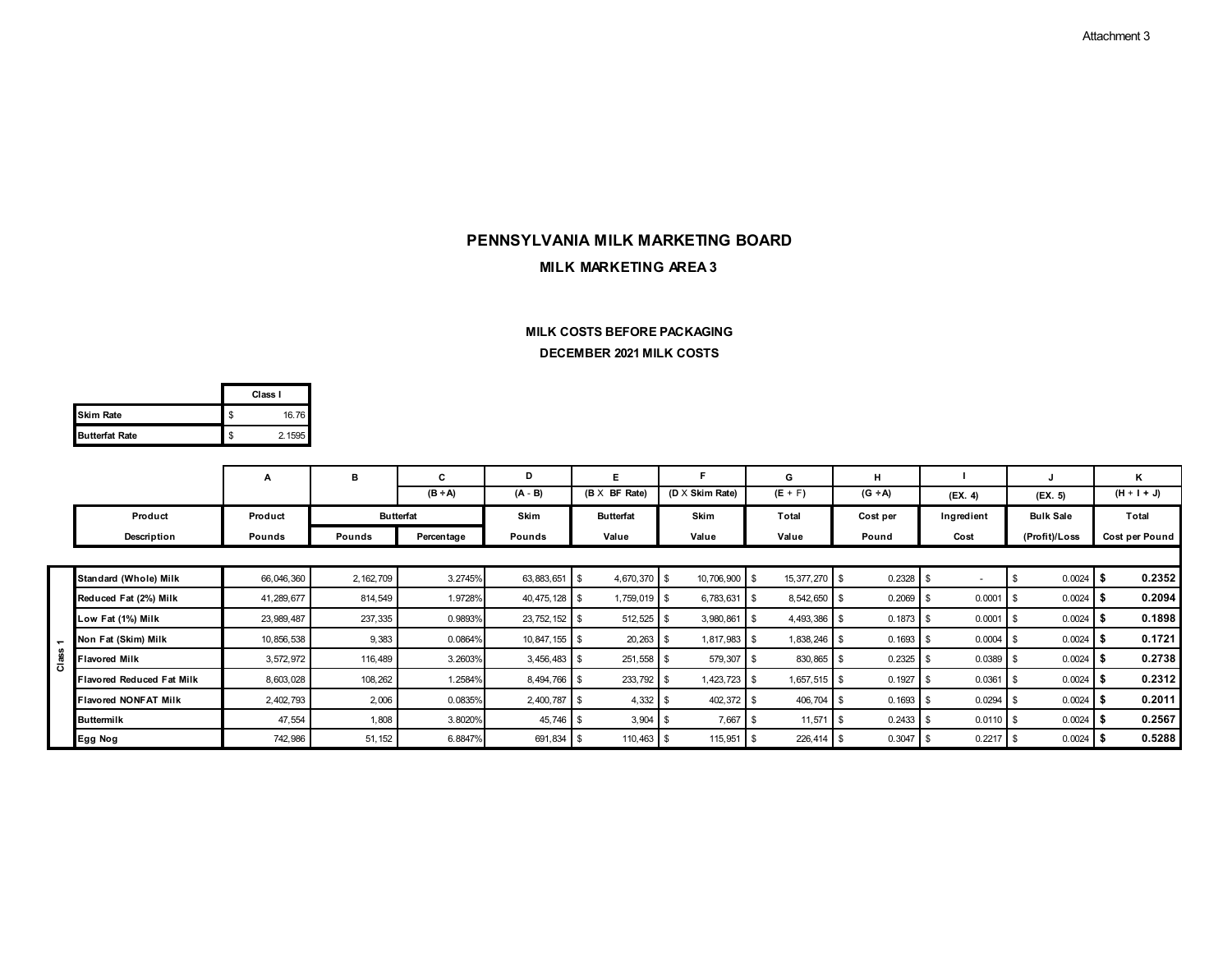#### **WHOLESALE PRICE BUILDUP DECEMBER 2021 MILK PRICES**

|                  |                       |          | A           |                | в         |              | C                            |          | D                 | Е            | F                     |               | G                | н            |              |               |      | J.               |              | ĸ             | L            |          | M          |
|------------------|-----------------------|----------|-------------|----------------|-----------|--------------|------------------------------|----------|-------------------|--------------|-----------------------|---------------|------------------|--------------|--------------|---------------|------|------------------|--------------|---------------|--------------|----------|------------|
|                  |                       |          | EX. 6       |                | EX. 3     |              | EXS. 7, 8 & 9 <sup>(1)</sup> |          | EX. 10            | <b>EX. 2</b> | (A+B+C+D+E)           |               |                  | $(F + G)$    |              |               |      |                  |              | $(H + H + J)$ |              |          | $(K - L)$  |
|                  |                       |          |             |                |           |              | Cost Update &                |          | Container         |              |                       |               |                  |              |              | Less:         |      | Plus:            |              | Proposed      | Current      |          |            |
|                  | Container             |          | <b>Milk</b> |                | Container |              | <b>Energy Add-On</b>         |          | <b>Efficiency</b> | Processing   | Average               |               | <b>Profit at</b> | Price with   |              | Average       |      | <b>High Cost</b> |              | Wholesale     | Wholesale    |          | Increase   |
|                  | <b>Size</b>           |          | Cost        |                | Cost      |              | <b>Adjustments</b>           |          | Adjustment        | Cost         | <b>Delivered Cost</b> |               | 3.40%            | Profit       |              | Delivery      |      | Delivery         |              | Price         | Price        |          | (Decrease) |
|                  |                       |          |             |                |           |              |                              |          |                   |              |                       |               |                  |              |              |               |      |                  |              |               |              |          |            |
|                  | <b>GALLON</b>         | \$       | 2.0227      | \$             | 0.2729    | \$           | 0.0160                       | \$       | (0.0723)          | \$<br>1.1452 | \$<br>3.3845          | \$            | 0.1191           | \$<br>3.5036 | \$           | (0.4992)      | - \$ | 0.9448           |              | 3.9492        | \$<br>3.9597 | \$       | (0.0105)   |
|                  | 1/2 GALLON            | \$       | 1.0114      | \$             | 0.1946    | \$           | 0.0080                       |          | (0.0168)          | \$<br>0.5726 | \$<br>1.7698          | \$            | 0.0623           | \$<br>1.8321 | \$           | (0.2496)      | \$   | 0.4724           |              | 2.0549        | \$<br>2.0607 | \$       | (0.0058)   |
|                  | <b>QUART</b>          | \$       | 0.5057      | \$             | 0.2041    | \$           | 0.0040                       | \$       | 0.0603            | \$<br>0.2863 | \$<br>1.0604          | \$            | 0.0373           | \$<br>1.0977 | Ŝ.           | (0.1248)      | \$   | 0.2362           | \$           | 1.2091        | \$<br>1.2033 | \$       | 0.0058     |
| STANDARD (WHOLE) | <b>PINT</b>           |          | 0.2528      | \$             | 0.1083    | \$           | 0.0020                       |          | 0.0478            | \$<br>0.1432 | \$<br>0.5541          | \$            | 0.0195           | \$<br>0.5736 | $\mathbf{s}$ | (0.0624)      | Я.   | 0.1181           | \$           | 0.6293        | \$<br>0.6097 | -S       | 0.0196     |
|                  | <b>12 OUNCE</b>       | \$       | 0.1896      | \$             | 0.0630    | \$           | 0.0015                       |          | $\blacksquare$    | \$<br>0.1074 | \$<br>0.3615          | \$            | 0.0127           | \$<br>0.3742 | $\mathbf{s}$ | (0.0468)      |      | 0.0886           |              | 0.4160        | \$<br>0.4187 | \$       | (0.0027)   |
|                  | 10 OUNCE              | \$       | 0.1580      | $\mathfrak{S}$ | 0.0587    | \$           | 0.0013                       |          |                   | \$<br>0.0895 | \$<br>0.3075          | \$            | 0.0108           | \$<br>0.3183 | $\mathbf{s}$ | (0.0390)      |      | 0.0738           |              | 0.3531        | \$<br>0.3553 | \$       | (0.0022)   |
|                  | 1/2 PINT              | \$       | 0.1264      | \$             | 0.0282    | \$           | 0.0010                       | -S       | 0.0196            | \$<br>0.0716 | \$<br>0.2468          | \$            | 0.0087           | \$<br>0.2555 | \$           | (0.0312)      | \$   | 0.0591           | \$.          | 0.2834        | \$<br>0.2784 | Ŝ.       | 0.0050     |
|                  | <b>4 OUNCE</b>        |          | 0.0632      | \$             | 0.0292    | \$           | 0.0005                       |          | 0.0308            | \$<br>0.0358 | \$<br>0.1595          | \$            | 0.0056           | \$<br>0.1651 | S            | (0.0156)      | \$   | 0.0295           |              | 0.1790        | \$<br>0.1596 | \$       | 0.0194     |
|                  | <b>Bulk per Quart</b> |          | 0.5057      | \$             | 0.0496    | \$           | 0.0040                       |          | 0.0531            | \$<br>0.2863 | \$<br>0.8987          | \$            | 0.0316           | \$<br>0.9303 | S            | (0.1248)      | \$   | 0.2362           |              | 1.0417        | \$<br>0.9941 | \$       | 0.0476     |
|                  |                       |          |             |                |           |              |                              |          |                   |              |                       |               |                  |              |              |               |      |                  |              |               |              |          |            |
|                  | <b>GALLON</b>         | \$       | 1.8050      | \$             | 0.2729    | \$           | 0.0160                       |          | (0.0723)          | \$<br>1.1452 | \$<br>3.1668          | \$            | 0.1115           | \$<br>3.2783 | \$           | $(0.4992)$ \$ |      | 0.9448           |              | 3.7239        | \$<br>3.7361 | <b>S</b> | (0.0122)   |
|                  | 1/2 GALLON            | <b>S</b> | 0.9025      | \$             | 0.1946    | \$           | 0.0080                       |          | (0.0168)          | \$<br>0.5726 | \$<br>1.6609          | \$            | 0.0585           | \$<br>1.7194 | $\mathbf{s}$ | (0.2496)      | £    | 0.4724           |              | 1.9422        | \$<br>1.9489 | \$       | (0.0067)   |
| REDUCED FAT (2%) | QUART                 |          | 0.4513      | \$             | 0.2041    | \$           | 0.0040                       |          | 0.0603            | \$<br>0.2863 | \$<br>1.0060          | \$            | 0.0354           | \$<br>1.0414 | S            | (0.1248)      | \$   | 0.2362           | \$.          | 1.1528        | \$<br>1.1475 | Ŝ.       | 0.0053     |
|                  | <b>PINT</b>           |          | 0.2256      | \$             | 0.1083    | \$           | 0.0020                       |          | 0.0478            | \$<br>0.1432 | \$<br>0.5269          | \$            | 0.0185           | \$<br>0.5454 | \$           | (0.0624)      | \$   | 0.1181           |              | 0.6011        | \$<br>0.5818 | \$       | 0.0193     |
|                  | <b>12 OUNCE</b>       | \$       | 0.1692      | \$             | 0.0630    | \$           | 0.0015                       | \$       | $\overline{a}$    | \$<br>0.1074 | \$<br>0.3411          | \$            | 0.0120           | \$<br>0.3531 | S            | (0.0468)      | \$   | 0.0886           |              | 0.3949        | \$<br>0.3978 | Ŝ.       | (0.0029)   |
|                  | <b>10 OUNCE</b>       |          | 0.1410      | \$             | 0.0587    | \$           | 0.0013                       |          |                   | \$<br>0.0895 | \$<br>0.2905          | \$            | 0.0102           | \$<br>0.3007 | \$           | (0.0390)      |      | 0.0738           |              | 0.3355        | \$<br>0.3378 | . ፍ      | (0.0023)   |
|                  | 1/2 PINT              |          | 0.1128      | \$             | 0.0282    | \$           | 0.0010                       |          | 0.0196            | \$<br>0.0716 | \$<br>0.2332          | \$            | 0.0082           | \$<br>0.2414 | \$           | (0.0312)      | \$.  | 0.0591           |              | 0.2693        | \$<br>0.2644 | Ŝ.       | 0.0049     |
|                  | <b>4 OUNCE</b>        | \$       | 0.0564      | <b>\$</b>      | 0.0292    | $\mathsf{s}$ | 0.0005                       | -S       | 0.0308            | \$<br>0.0358 | \$<br>0.1527          | $\mathfrak s$ | 0.0054           | \$<br>0.1581 | \$           | (0.0156)      | £    | 0.0295           | $\mathbf{R}$ | 0.1720        | \$<br>0.1526 | \$       | 0.0194     |
|                  | <b>Bulk per Quart</b> | Ŝ.       | 0.4513      | \$             | 0.0496    | l \$         | 0.0040                       |          | 0.0531            | \$<br>0.2863 | \$<br>0.8443          | \$            | 0.0297           | \$<br>0.8740 | \$           | (0.1248)      | \$   | 0.2362           | \$.          | 0.9854        | \$<br>0.9383 | <b>S</b> | 0.0471     |
|                  |                       |          |             |                |           |              |                              |          |                   |              |                       |               |                  |              |              |               |      |                  |              |               |              |          |            |
|                  | <b>GALLON</b>         | -S       | 1.6361      | <b>S</b>       | 0.2729    | l \$         | 0.0160                       | <b>S</b> | (0.0723)          | \$<br>1.1452 | \$<br>2.9979          | \$            | $0.1055$ \$      | 3.1034       | \$           | (0.4992)      | l \$ | 0.9448           | \$           | 3.5490        | \$<br>3.5576 | \$       | (0.0086)   |
|                  | 1/2 GALLON            | \$       | 0.8180      | \$             | 0.1946    | \$           | 0.0080                       |          | (0.0168)          | \$<br>0.5726 | \$<br>1.5764          | \$            | 0.0555           | \$<br>1.6319 | S            | (0.2496)      | £    | 0.4724           |              | 1.8547        | \$<br>1.8597 | \$       | (0.0050)   |
|                  | QUART                 |          | 0.4090      |                | 0.2041    | \$           | 0.0040                       |          | 0.0603            | \$<br>0.2863 | \$<br>0.9637          | \$            | 0.0339           | \$<br>0.9976 | S            | (0.1248)      |      | 0.2362           |              | 1.1090        | \$<br>1.1029 | Ŝ.       | 0.0061     |
|                  | <b>PINT</b>           | \$       | 0.2045      | \$             | 0.1083    | \$           | 0.0020                       | \$       | 0.0478            | \$<br>0.1432 | \$<br>0.5058          | $\mathfrak s$ | 0.0178           | \$<br>0.5236 | \$           | (0.0624)      | \$   | 0.1181           | \$           | 0.5793        | \$<br>0.5595 | \$       | 0.0198     |
| LOW FAT (1%)     | <b>12 OUNCE</b>       | \$       | 0.1534      | \$             | 0.0630    | \$           | 0.0015                       |          |                   | \$<br>0.1074 | \$<br>0.3253          | \$            | 0.0114           | \$<br>0.3367 | S            | (0.0468)      | £    | 0.0886           |              | 0.3785        | \$<br>0.3810 | Ŝ.       | (0.0025)   |
|                  | <b>10 OUNCE</b>       | \$       | 0.1278      | \$             | 0.0587    | \$           | 0.0013                       | \$       |                   | \$<br>0.0895 | \$<br>0.2773          | \$            | 0.0098           | \$<br>0.2871 | S            | (0.0390)      | £    | 0.0738           |              | 0.3219        | \$<br>0.3238 | Ŝ.       | (0.0019)   |
|                  | 1/2 PINT              | \$       | 0.1023      | \$             | 0.0282    | \$           | 0.0010                       | \$       | 0.0196            | \$<br>0.0716 | \$<br>0.2227          | \$            | 0.0078           | \$<br>0.2305 | \$           | (0.0312)      | \$   | 0.0591           |              | 0.2584        | \$<br>0.2533 | <b>S</b> | 0.0051     |
|                  | <b>4 OUNCE</b>        |          | 0.0511      | \$             | 0.0292    | \$           | 0.0005                       |          | 0.0308            | \$<br>0.0358 | \$<br>0.1474          | \$            | 0.0052           | \$<br>0.1526 | $\mathbf{s}$ | (0.0156)      | \$   | 0.0295           |              | 0.1665        | \$<br>0.1470 | Ŝ.       | 0.0195     |
|                  | <b>Bulk per Quart</b> |          | 0.4090      |                | 0.0496    | \$           | 0.0040                       | \$       | 0.0531            | \$<br>0.2863 | \$<br>0.8020          | \$            | 0.0282           | 0.8302       | \$           | (0.1248)      | \$   | 0.2362           |              | 0.9416        | \$<br>0.8937 | -S       | 0.0479     |
|                  |                       |          |             |                |           |              |                              |          |                   |              |                       |               |                  |              |              |               |      |                  |              |               |              |          |            |
|                  | <b>GALLON</b>         | Ŝ.       | 1.4852      | \$             | 0.2729    | \$           | 0.0160                       |          | (0.0723)          | \$<br>1.1452 | \$<br>2.8470          | \$            | 0.1002           | \$<br>2.9472 | -9           | (0.4992)      | \$.  | 0.9448           |              | 3.3928        | \$<br>3.4042 | \$       | (0.0114)   |
|                  | 1/2 GALLON            |          | 0.7426      |                | 0.1946    | \$           | 0.0080                       |          | (0.0168)          | \$<br>0.5726 | \$<br>1.5010          | \$            | 0.0528           | 1.5538       | \$           | (0.2496)      | £    | 0.4724           |              | 1.7766        | \$<br>1.7829 | Ŝ.       | (0.0063)   |
|                  | QUART                 | \$       | 0.3713      | \$             | 0.2041    | \$           | 0.0040                       |          | 0.0603            | \$<br>0.2863 | \$<br>0.9260          | \$            | 0.0326           | \$<br>0.9586 | Ŝ.           | (0.1248)      | \$   | 0.2362           | \$           | 1.0700        | \$<br>1.0645 | l \$     | 0.0055     |
| NON FAT (SKIM)   | <b>PINT</b>           |          | 0.1857      | $\mathfrak{S}$ | 0.1083    | \$           | 0.0020                       |          | 0.0478            | \$<br>0.1432 | \$<br>0.4870          | \$            | 0.0171           | \$<br>0.5041 | $\mathbf{s}$ | (0.0624)      | \$   | 0.1181           |              | 0.5598        | \$<br>0.5403 | <b>S</b> | 0.0195     |
|                  | <b>12 OUNCE</b>       |          | 0.1392      |                | 0.0630    | \$           | 0.0015                       |          |                   | \$<br>0.1074 | \$<br>0.3111          | \$            | 0.0109           | 0.3220       | \$           | (0.0468)      |      | 0.0886           |              | 0.3638        | 0.3666       |          | (0.0028)   |
|                  | <b>10 OUNCE</b>       | \$       | 0.1160      | \$             | 0.0587    | \$           | 0.0013                       | \$       | $\sim$            | \$<br>0.0895 | \$<br>0.2655          | \$            | 0.0093           | \$<br>0.2748 | \$           | (0.0390)      | S    | 0.0738           | \$.          | 0.3096        | \$<br>0.3118 | \$       | (0.0022)   |
|                  | 1/2 PINT              | \$       | 0.0928      | \$             | 0.0282    | \$           | 0.0010                       |          | 0.0196            | \$<br>0.0716 | \$<br>0.2132          | \$            | 0.0075           | \$<br>0.2207 | $\mathbf{s}$ | (0.0312)      | \$   | 0.0591           |              | 0.2486        | \$<br>0.2437 | \$       | 0.0049     |
|                  | <b>4 OUNCE</b>        |          | 0.0464      |                | 0.0292    | \$           | 0.0005                       |          | 0.0308            | \$<br>0.0358 | \$<br>0.1427          | \$            | 0.0050           | 0.1477       | \$           | (0.0156)      |      | 0.0295           |              | 0.1616        | 0.1422       |          | 0.0194     |
|                  | <b>Bulk per Quart</b> |          | 0.3713      | \$             | 0.0496    | \$           | 0.0040                       |          | 0.0531            | \$<br>0.2863 | \$<br>0.7643          | \$            | 0.0269           | \$<br>0.7912 | \$           | (0.1248)      | \$   | 0.2362           |              | 0.9026        | \$<br>0.8553 |          | 0.0473     |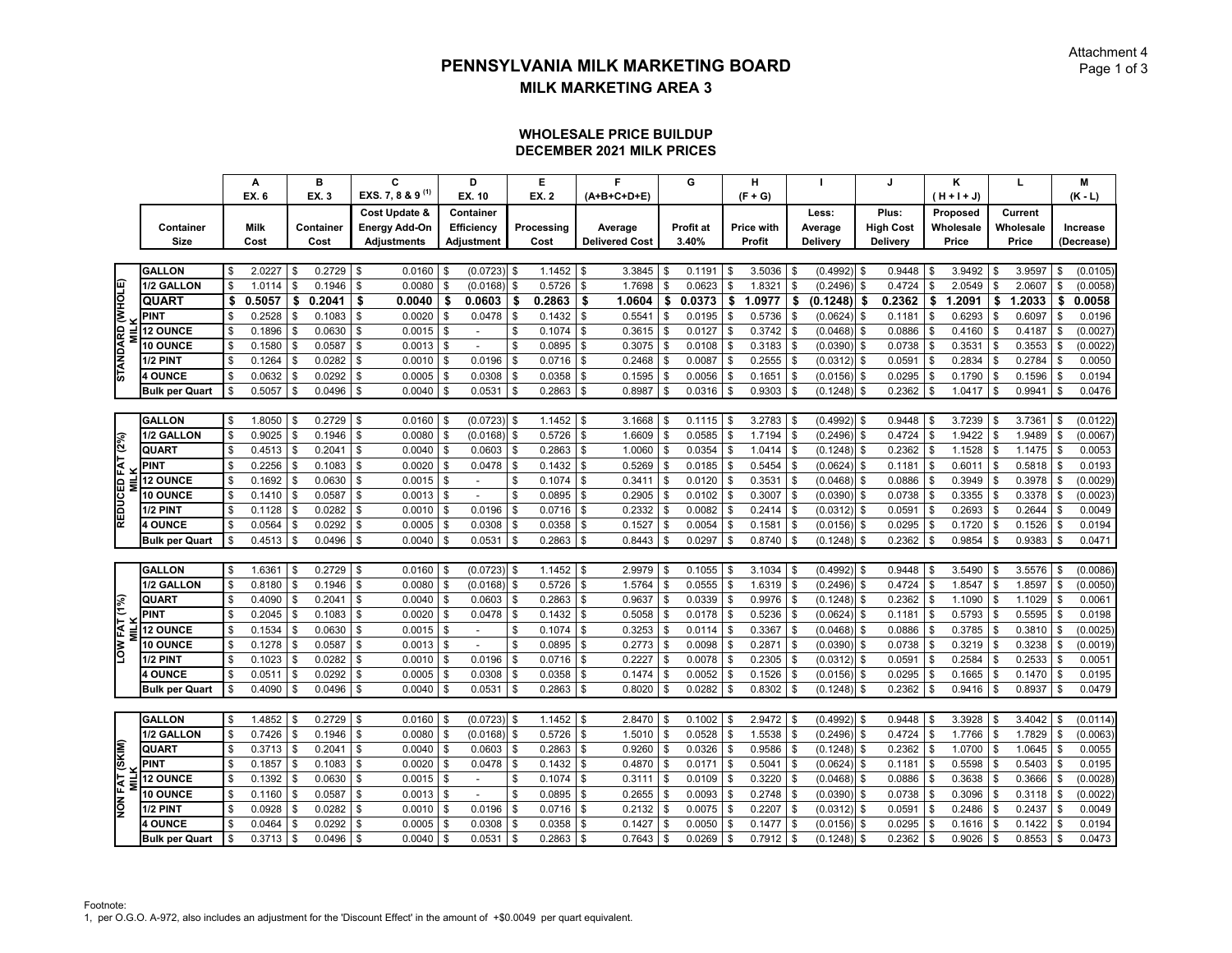#### **WHOLESALE PRICE BUILDUP DECEMBER 2021 MILK PRICES**

|                      |                       |                           | А           |               | в         |                | C                            |                           | D                        |              | Е            |               | F                     |               | G         |     | н           |              |               |               | J                |      | Κ             | L            |          | M          |
|----------------------|-----------------------|---------------------------|-------------|---------------|-----------|----------------|------------------------------|---------------------------|--------------------------|--------------|--------------|---------------|-----------------------|---------------|-----------|-----|-------------|--------------|---------------|---------------|------------------|------|---------------|--------------|----------|------------|
|                      |                       |                           | EX. 6       |               | EX. 3     |                | EXS. 7, 8 & 9 <sup>(1)</sup> |                           | EX. 10                   |              | <b>EX. 2</b> |               | (A+B+C+D+E)           |               |           |     | $(F + G)$   |              |               |               |                  |      | $(H + H + J)$ |              |          | $(K - L)$  |
|                      |                       |                           |             |               |           |                | Cost Update &                |                           | Container                |              |              |               |                       |               |           |     |             |              | Less:         |               | Plus:            |      | Proposed      | Current      |          |            |
|                      | Container             |                           | <b>Milk</b> |               | Container |                | <b>Energy Add-On</b>         |                           | Efficiency               |              | Processing   |               | Average               |               | Profit at |     | Price with  |              | Average       |               | <b>High Cost</b> |      | Wholesale     | Wholesale    |          | Increase   |
|                      | Size                  |                           | Cost        |               | Cost      |                | <b>Adjustments</b>           |                           | Adjustment               |              | Cost         |               | <b>Delivered Cost</b> |               | 3.40%     |     | Profit      |              | Delivery      |               | Delivery         |      | Price         | Price        |          | (Decrease) |
|                      |                       |                           |             |               |           |                |                              |                           |                          |              |              |               |                       |               |           |     |             |              |               |               |                  |      |               |              |          |            |
|                      | <b>GALLON</b>         | \$                        | 2.1904      | l \$          | 0.2729    | \$             | 0.0160                       | \$                        | $(0.0723)$ \$            |              | 1.1452       | $\mathbb{S}$  | 3.5522                | \$            | 0.1250    | \$  | $3.6772$ \$ |              | (0.4992)      | $\sqrt{3}$    | 0.9448           | -\$  | 4.1228        | \$<br>4.1226 | Ŝ.       | 0.0002     |
|                      | 1/2 GALLON            | $\boldsymbol{\mathsf{S}}$ | 1.0952      | \$            | 0.1946    | \$             | 0.0080                       | \$                        | (0.0168)                 | \$           | 0.5726       | \$            | 1.8536                | \$            | 0.0652    |     | 1.9188      | \$           | (0.2496)      | \$            | 0.4724           |      | 2.1416        | \$<br>2.1422 | \$       | (0.0006)   |
| <b>MILK</b>          | QUART                 | \$                        | 0.5476      | \$            | 0.2041    | \$             | 0.0040                       | \$                        | 0.0603                   | S            | 0.2863       | \$            | 1.1023                | \$            | 0.0388    |     | 1.1411      | \$           | (0.1248)      | \$            | 0.2362           |      | 1.2525        | \$<br>1.2441 | \$       | 0.0084     |
|                      | <b>PINT</b>           | \$                        | 0.2738      | \$            | 0.1083    | \$             | 0.0020                       | \$                        | 0.0478                   | Ŝ.           | 0.1432       | \$            | 0.5751                | \$            | 0.0202    | Ŝ.  | 0.5953      | \$           | (0.0624)      | - \$          | 0.1181           |      | 0.6510        | \$<br>0.6301 | Ŝ.       | 0.0209     |
| FLAVORED             | <b>12 OUNCE</b>       | \$                        | 0.2054      | \$            | 0.0630    | \$             | 0.0015                       | \$                        |                          | \$           | 0.1074       | \$            | 0.3773                | \$            | 0.0133    |     | 0.3906      | $\mathbf{s}$ | (0.0468)      | \$            | 0.0886           |      | 0.4324        | \$<br>0.4340 | <b>S</b> | (0.0016)   |
|                      | 10 OUNCE              | S                         | 0.1711      | \$            | 0.0587    | \$             | 0.0013                       | Ŝ                         |                          |              | 0.0895       | \$            | 0.3206                |               | 0.0113    |     | 0.3319      | \$           | (0.0390)      | S.            | 0.0738           |      | 0.3667        | \$<br>0.3680 |          | (0.0013)   |
|                      | 1/2 PINT              | \$                        | 0.1369      | \$            | 0.0282    | \$             | 0.0010                       | \$                        | 0.0196                   | Ŝ.           | 0.0716       | \$            | 0.2573                | \$            | 0.0091    | \$  | 0.2664      | \$           | (0.0312)      | \$            | 0.0591           |      | 0.2943        | \$<br>0.2887 | Ŝ.       | 0.0056     |
|                      | <b>4 OUNCE</b>        | \$                        | 0.0685      | \$            | 0.0292    | \$             | 0.0005                       | \$                        | 0.0308                   | \$           | 0.0358       | \$            | 0.1648                | \$            | 0.0058    |     | 0.1706      | \$           | (0.0156)      | \$            | 0.0295           |      | 0.1845        | \$<br>0.1646 | Ŝ.       | 0.0199     |
|                      | <b>Bulk per Quart</b> | S                         | 0.5476      | \$            | 0.0496    | \$             | 0.0040                       | S                         | 0.0531                   |              | 0.2863       | \$            | 0.9406                | \$            | 0.0331    |     | 0.9737      | \$           | (0.1248)      | - \$          | 0.2362           |      | 1.0851        | \$<br>1.0349 | -9       | 0.0502     |
|                      |                       |                           |             |               |           |                |                              |                           |                          |              |              |               |                       |               |           |     |             |              |               |               |                  |      |               |              |          |            |
|                      | <b>GALLON</b>         | \$                        | 1.8496      | \$            | 0.2729    | \$             | 0.0160                       | \$                        | (0.0723)                 | Ŝ.           | 1.1452       | \$            | 3.2114                | \$            | 0.1130    | \$  | 3.3244      | -S           | $(0.4992)$ \$ |               | 0.9448           |      | 3.7700        | \$<br>3.7375 | Ŝ.       | 0.0325     |
|                      | 1/2 GALLON            | \$                        | 0.9248      | \$            | 0.1946    | \$             | 0.0080                       | 9                         | (0.0168)                 | \$           | 0.5726       | \$            | 1.6832                | \$            | 0.0592    |     | 1.7424      | \$           | (0.2496)      | - \$          | 0.4724           |      | 1.9652        | \$<br>1.9496 | \$       | 0.0156     |
| Σ                    | <b>QUART</b>          | \$                        | 0.4624      | \$            | 0.2041    | \$             | 0.0040                       | S                         | 0.0603                   | Ŝ.           | 0.2863       | \$            | 1.0171                | \$            | 0.0358    | \$  | 1.0529      | \$           | (0.1248)      | - \$          | 0.2362           |      | 1.1643        | \$<br>1.1478 | \$       | 0.0165     |
| 7                    | PINT                  | \$                        | 0.2312      | \$            | 0.1083    | \$             | 0.0020                       | \$                        | 0.0478                   | <b>S</b>     | 0.1432       | \$            | 0.5325                | \$            | 0.0187    | S   | 0.5512      | $\mathbf{s}$ | (0.0624)      | - \$          | 0.1181           |      | 0.6069        | \$<br>0.5820 | Ŝ.       | 0.0249     |
| <b>FLAVORED</b><br>ò | <b>12 OUNCE</b>       | $\boldsymbol{\mathsf{S}}$ | 0.1734      | \$            | 0.0630    | \$             | 0.0015                       | \$                        |                          |              | 0.1074       | \$            | 0.3453                | \$            | 0.0122    |     | 0.3575      | \$           | (0.0468)      | \$            | 0.0886           |      | 0.3993        | \$<br>0.3979 | \$       | 0.0014     |
| 5                    | <b>10 OUNCE</b>       | \$                        | 0.1445      | \$            | 0.0587    | \$             | 0.0013                       | \$                        |                          | \$           | 0.0895       | \$            | 0.2940                | \$            | 0.0103    | \$. | 0.3043      | \$           | (0.0390)      | \$            | 0.0738           |      | 0.3391        | \$<br>0.3379 | Ŝ.       | 0.0012     |
| 2                    | 1/2 PINT              | \$                        | 0.1156      | $\sqrt{3}$    | 0.0282    | \$             | 0.0010                       | S                         | 0.0196                   | \$           | 0.0716       | \$            | 0.2360                | \$            | 0.0083    |     | 0.2443      | \$           | (0.0312)      | \$            | 0.0591           |      | 0.2722        | \$<br>0.2645 | \$       | 0.0077     |
| 쀭                    | <b>4 OUNCE</b>        | \$                        | 0.0578      | \$            | 0.0292    | \$             | 0.0005                       | S                         | 0.0308                   |              | 0.0358       | \$            | 0.1541                | \$            | 0.0054    |     | 0.1595      | \$           | (0.0156)      | \$            | 0.0295           |      | 0.1734        | \$<br>0.1526 | Ŝ.       | 0.0208     |
|                      | <b>Bulk per Quart</b> | \$                        | 0.4624      | $\mathbb{S}$  | 0.0496    | \$             | 0.0040                       | \$                        | 0.0531                   | \$.          | 0.2863       | \$            | 0.8554                | \$            | 0.0301    |     | 0.8855      | \$           | (0.1248)      | \$            | 0.2362           |      | 0.9969        | \$<br>0.9386 | Ŝ.       | 0.0583     |
|                      |                       |                           |             |               |           |                |                              |                           |                          |              |              |               |                       |               |           |     |             |              |               |               |                  |      |               |              |          |            |
|                      | <b>GALLON</b>         | \$                        | 1.6088      | \$            | 0.2729    | \$             | 0.0160                       | g                         | (0.0723)                 | \$           | 1.1452       | \$            | 2.9706                | \$            | 0.1046    |     | 3.0752      | \$           | (0.4992)      | \$            | 0.9448           |      | 3.5208        | \$<br>3.5230 | Ŝ.       | (0.0022)   |
|                      | 1/2 GALLON            | \$                        | 0.8044      | $\mathfrak s$ | 0.1946    | \$             | 0.0080                       | \$                        | (0.0168)                 | \$           | 0.5726       | $\mathfrak s$ | 1.5628                | \$            | 0.0550    | \$  | 1.6178      | \$           | (0.2496)      | \$            | 0.4724           | \$   | 1.8406        | \$<br>1.8424 | \$       | (0.0018)   |
|                      | <b>QUART</b>          | \$                        | 0.4022      | \$            | 0.2041    | \$             | 0.0040                       | \$                        | 0.0603                   | \$           | 0.2863       | \$            | 0.9569                | \$            | 0.0337    |     | 0.9906      | \$           | (0.1248)      | - \$          | 0.2362           |      | 1.1020        | \$<br>1.0942 | \$       | 0.0078     |
|                      | ≣ PINT                | \$                        | 0.2011      | $\sqrt{3}$    | 0.1083    | \$             | 0.0020                       | \$                        | 0.0478                   |              | 0.1432       | \$            | 0.5024                | \$            | 0.0177    |     | 0.5201      | \$           | (0.0624)      | $\mathcal{S}$ | 0.1181           |      | 0.5758        | \$<br>0.5552 | \$       | 0.0206     |
| ₹                    | <b>12 OUNCE</b>       | \$                        | 0.1508      | \$            | 0.0630    | \$             | 0.0015                       | \$                        |                          | S            | 0.1074       | \$            | 0.3227                | \$            | 0.0114    | \$  | 0.3341      | \$           | (0.0468)      | \$            | 0.0886           |      | 0.3759        | \$<br>0.3778 | \$       | (0.0019)   |
| FLAVORED<br>e<br>So  | <b>10 OUNCE</b>       | <b>S</b>                  | 0.1257      | \$            | 0.0587    | \$             | 0.0013                       | Ŝ.                        | $\mathbf{r}$             | \$           | 0.0895       | \$            | 0.2752                | \$            | 0.0097    |     | 0.2849      | \$           | (0.0390)      | - \$          | 0.0738           |      | 0.3197        | \$<br>0.3211 | \$       | (0.0014)   |
|                      | <b>1/2 PINT</b>       | \$                        | 0.1006      | \$            | 0.0282    | \$             | 0.0010                       | S                         | 0.0196                   | $\mathbf{f}$ | 0.0716       | \$            | 0.2210                | \$            | 0.0078    |     | 0.2288      | \$           | (0.0312)      | \$            | 0.0591           |      | 0.2567        | \$<br>0.2512 | \$       | 0.0055     |
|                      | <b>4 OUNCE</b>        | \$                        | 0.0503      | \$            | 0.0292    | \$             | 0.0005                       | Ŝ                         | 0.0308                   | \$.          | 0.0358       | \$            | 0.1466                | \$            | 0.0052    | -S  | 0.1518      | \$           | (0.0156)      | \$            | 0.0295           |      | 0.1657        | \$<br>0.1459 | \$       | 0.0198     |
|                      | <b>Bulk per Quart</b> | \$                        | 0.4022      | \$            | 0.0496    | $\mathfrak{s}$ | 0.0040                       | \$                        | 0.0531                   | Ŝ.           | 0.2863       | \$            | 0.7952                | \$            | 0.0280    | Ŝ.  | 0.8232      | Ŝ.           | $(0.1248)$ \$ |               | 0.2362           |      | 0.9346        | \$<br>0.8850 | \$       | 0.0496     |
|                      |                       |                           |             |               |           |                |                              |                           |                          |              |              |               |                       |               |           |     |             |              |               |               |                  |      |               |              |          |            |
|                      | <b>GALLON</b>         | \$                        | 2.2128      | \$            | 0.2729    | \$             | 0.0160                       | -9                        | (0.0723)                 | \$           | 1.1452       | \$            | 3.5746                | \$            | 0.1258    |     | 3.7004      | Ŝ.           | (0.4992)      | \$            | 0.9448           |      | 4.1460        | \$<br>3.7940 | Ŝ.       | 0.3520     |
|                      | 1/2 GALLON            | \$                        | 1.1064      | \$            | 0.1946    | \$             | 0.0080                       | S                         | (0.0168)                 | Ŝ.           | 0.5726       | \$            | 1.8648                | \$            | 0.0656    |     | 1.9304      | \$           | (0.2496)      | \$            | 0.4724           |      | 2.1532        | \$<br>1.9779 | \$       | 0.1753     |
| <b>BUTTERMILK</b>    | QUART                 | \$                        | 0.5532      | \$            | 0.2041    | \$             | 0.0040                       | $\mathbf{s}$              | 0.0603                   | <b>S</b>     | 0.2863       | \$            | 1.1079                | \$            | 0.0390    | ٩   | 1.1469      | \$           | (0.1248)      | \$            | 0.2362           |      | 1.2583        | \$<br>1.1620 | <b>S</b> | 0.0963     |
|                      | <b>PINT</b>           | $\mathbf{s}$              | 0.2766      | \$            | 0.1083    | \$             | 0.0020                       |                           | 0.0478                   |              | 0.1432       | \$            | 0.5779                | \$            | 0.0203    |     | 0.5982      | \$           | (0.0624)      | Ŝ.            | 0.1181           |      | 0.6539        | \$<br>0.5890 |          | 0.0649     |
|                      | <b>12 OUNCE</b>       | \$                        | 0.2074      | \$            | 0.0630    | \$             | 0.0015                       | Ŝ                         | $\overline{\phantom{a}}$ | S            | 0.1074       | \$            | 0.3793                | \$            | 0.0134    |     | 0.3927      | \$           | (0.0468)      | -\$           | 0.0886           |      | 0.4345        | \$<br>0.4032 | Ŝ.       | 0.0313     |
|                      | <b>10 OUNCE</b>       | \$                        | $0.1729$ \$ |               | 0.0587    | \$             | 0.0013                       | \$                        |                          | \$           | 0.0895       | \$            | 0.3224                | \$            | 0.0113    | \$  | 0.3337      | <b>S</b>     | $(0.0390)$ \$ |               | 0.0738           | \$   | 0.3685        | \$<br>0.3424 | \$       | 0.0261     |
|                      | 1/2 PINT              | $\boldsymbol{\mathsf{S}}$ | 0.1383      | \$            | 0.0282    | \$             | 0.0010                       | \$                        | 0.0196                   | \$           | 0.0716       | \$            | 0.2587                | \$            | 0.0091    |     | 0.2678      | \$           | (0.0312)      | \$            | 0.0591           |      | 0.2957        | \$<br>0.2681 | \$       | 0.0276     |
|                      | <b>OUNCE</b>          | $\boldsymbol{\mathsf{S}}$ | 0.0691      | \$            | 0.0292    | \$             | 0.0005                       |                           | 0.0308                   |              | 0.0358       | \$            | 0.1654                | \$            | 0.0058    |     | 0.1712      | \$           | (0.0156)      | Ŝ.            | 0.0295           |      | 0.1851        | \$<br>0.1544 | \$       | 0.0307     |
|                      | <b>Bulk per Quart</b> | \$                        | 0.5532      | $\mathsf{s}$  | 0.0496    | \$             | 0.0040                       | $\boldsymbol{\mathsf{S}}$ | 0.0531                   | l s          | $0.2863$ \$  |               | 0.9462                | $\mathfrak s$ | 0.0333    | \$  | 0.9795      | \$           | $(0.1248)$ \$ |               | 0.2362           | l \$ | 1.0909        | \$<br>0.9528 | \$       | 0.1381     |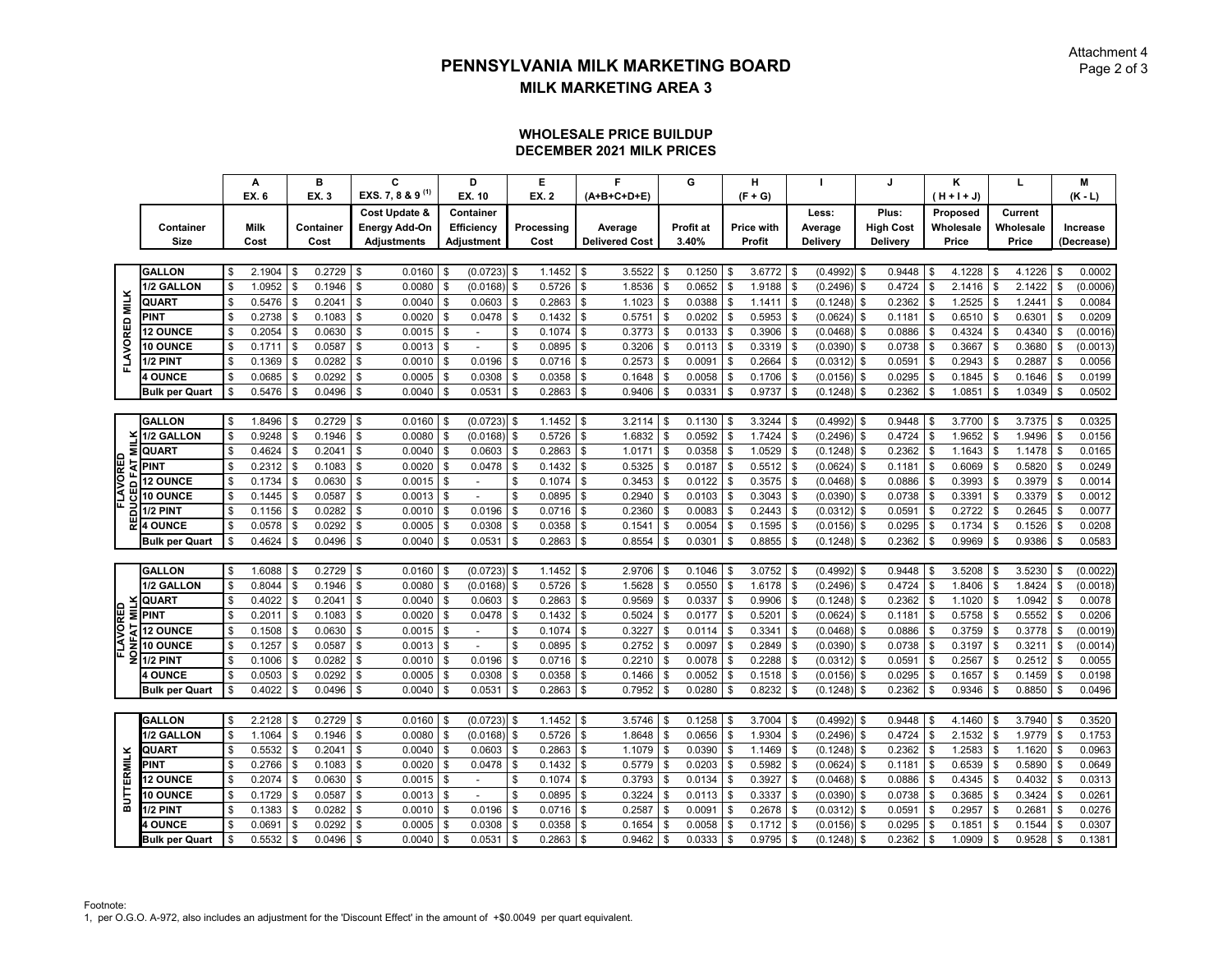#### Attachment 4 $\mathsf D$  Page 3 of 3

#### **WHOLESALE PRICE BUILDUP DECEMBER 2021 MILK PRICES**

|     |                       | А            | в                 | C.                           | D             |      | Е            |     |                       | G                | н          |   |                 |                  |      | ĸ           |     |             | м            |
|-----|-----------------------|--------------|-------------------|------------------------------|---------------|------|--------------|-----|-----------------------|------------------|------------|---|-----------------|------------------|------|-------------|-----|-------------|--------------|
|     |                       | EX. 6        | <b>EX.3</b>       | EXS. 7, 8 & 9 <sup>(1)</sup> | EX. 10        |      | <b>EX. 2</b> |     | $(A+B+C+D+E)$         |                  | $(F + G)$  |   |                 |                  |      | (H + I + J) |     |             | $(K - L)$    |
|     |                       |              |                   | <b>Cost Update &amp;</b>     | Container     |      |              |     |                       |                  |            |   | Less:           | Plus:            |      | Proposed    |     | Current     |              |
|     | Container             | <b>Milk</b>  | Container         | <b>Energy Add-On</b>         | Efficiency    |      | Processing   |     | Average               | <b>Profit at</b> | Price with |   | Average         | <b>High Cost</b> |      | Wholesale   |     | Wholesale   | Increase     |
|     | Size                  | Cost         | Cost              | <b>Adjustments</b>           | Adjustment    |      | Cost         |     | <b>Delivered Cost</b> | 3.40%            | Profit     |   | <b>Delivery</b> | <b>Delivery</b>  |      | Price       |     | Price       | (Decrease)   |
|     |                       |              |                   |                              |               |      |              |     |                       |                  |            |   |                 |                  |      |             |     |             |              |
|     | <b>GALLON</b>         | \$<br>4.2304 | \$<br>0.2729      | $0.0160$ \$                  | (0.0723)      | \$   | .1452        | \$. | 5.5922                | 0.1968           | 5.7890     | S | $(0.4992)$ \$   | 0.9448           | l \$ | 6.2346      | -\$ | 6.0597      | \$<br>0.1749 |
|     | 1/2 GALLON            | 2.1152       | \$<br>0.1946      | $0.0080$ \$                  | $(0.0168)$ \$ |      | 0.5726       |     | 2.8736                | 0.1011           | 2.9747     |   | $(0.2496)$ \$   | 0.4724           |      | 3.1975      |     | 3.1107      | 0.0868       |
|     | QUART                 | 1.0576       | \$<br>0.2041      | $0.0040$ \$                  | 0.0603        | -9   | 0.2863       |     | 1.6123                | 0.0567           | 1.6690     |   | $(0.1248)$ \$   | 0.2362           |      | .7804       |     | 1.7284      | 0.0520       |
| 9g  | <b>PINT</b>           | 0.5288       | \$<br>0.1083      | $0.0020$ \$                  | $0.0478$ \$   |      | 0.1432       |     | 0.8301                | 0.0292           | 0.8593     |   | $(0.0624)$ \$   | 0.1181           |      | 0.9150      |     | $0.8723$ \$ | 0.0427       |
| O   | <b>12 OUNCE</b>       | 0.3966       | \$<br>0.0630      | 0.0015                       |               |      | 0.1074       |     | 0.5685                | 0.0200           | 0.5885     |   | $(0.0468)$ \$   | 0.0886           |      | 0.6303      |     | 0.6156      | 0.0147       |
| ပ္မ | 10 OUNCE              | 0.3305       | \$<br>0.0587      | 0.0013                       |               |      | 0.0895       |     | 0.4800                | 0.0169           | 0.4969     |   | $(0.0390)$ \$   | 0.0738           |      | 0.5317      |     | 0.5194      | 0.0123       |
|     | <b>1/2 PINT</b>       | \$<br>0.2644 | \$<br>0.0282      | $0.0010$ \$                  | 0.0196        | -9   | 0.0716       |     | 0.3848                | $0.0135$ \$      | 0.3983     |   | $(0.0312)$ \$   | 0.0591           |      | 0.4262      |     | 0.4097      | 0.0165       |
|     | <b>4 OUNCE</b>        | \$<br>0.1322 | \$<br>0.0292      | $0.0005$ \$                  | 0.0308        | -\$  | 0.0358       |     | 0.2285                | 0.0080           | 0.2365     |   | $(0.0156)$ \$   | 0.0295           |      | 0.2504      |     | 0.2252      | 0.0252       |
|     | <b>Bulk per Quart</b> | 1.0576       | \$<br>$0.0496$ \$ | $0.0040$ \$                  | 0.0531        | - \$ | 0.2863       |     | 1.4506                | 0.0511           | .5017      |   | $(0.1248)$ \$   | $0.2362$ \$      |      | .6131       |     | 1.5192      | 0.0939       |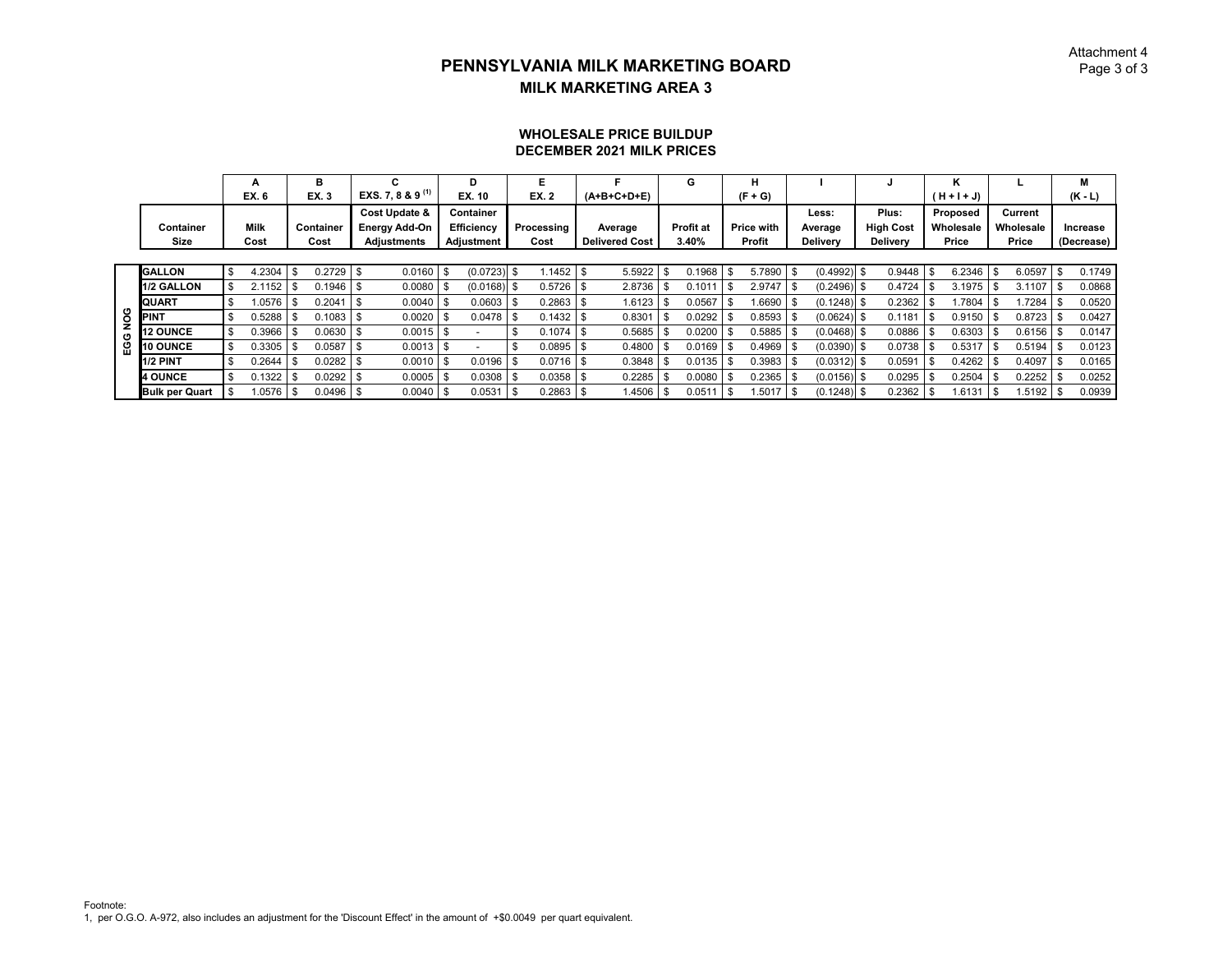#### **RETAIL PRICE BUILDUP DECEMBER 2021 PRICES**

|                                 |                       | A            | B               | C            | D            | Е          | F          | G                    |
|---------------------------------|-----------------------|--------------|-----------------|--------------|--------------|------------|------------|----------------------|
|                                 |                       | EX. 11       |                 |              |              | (A+B+C+D)  |            | $(E - F)$            |
|                                 |                       | Proposed     | <b>Deepest</b>  | In-Store     | <b>Store</b> | Proposed   | Current    |                      |
|                                 | Container             | Wholesale    | <b>Discount</b> | Handling     | Profit       | Retail     | Retail     | Increase             |
|                                 | Size                  | Price        | 13.00%          | \$<br>0.1494 | 2.7%         | Price      | Price      | (Decrease)           |
|                                 |                       |              |                 |              |              |            |            |                      |
|                                 | <b>GALLON</b>         | \$<br>3.9492 | \$<br>(0.5134)  | \$<br>0.5976 | \$<br>0.1119 | \$<br>4.15 | \$<br>4.15 | \$                   |
|                                 | 1/2 GALLON            | \$<br>2.0549 | \$<br>(0.2671)  | \$<br>0.2988 | \$<br>0.0579 | \$<br>2.14 | \$<br>2.15 | \$<br>(0.01)         |
| <b>(STANDARD (WHOLE</b>         | QUART                 | \$<br>1.2091 | \$<br>(0.1572)  | \$<br>0.1494 | \$<br>0.0333 | \$<br>1.23 | \$<br>1.23 | \$                   |
|                                 | <b>PINT</b>           | \$<br>0.6293 | \$<br>(0.0818)  | \$<br>0.0747 | \$<br>0.0173 | \$<br>0.64 | \$<br>0.62 | \$<br>0.02           |
| <b>MILK</b>                     | <b>12 OUNCE</b>       | \$<br>0.4160 | \$<br>(0.0541)  | \$<br>0.0560 | \$<br>0.0116 | \$<br>0.43 | \$<br>0.43 | \$                   |
|                                 | <b>10 OUNCE</b>       | \$<br>0.3531 | \$<br>(0.0459)  | \$<br>0.0467 | \$<br>0.0098 | \$<br>0.36 | \$<br>0.37 | \$<br>(0.01)         |
|                                 | 1/2 PINT              | \$<br>0.2834 | \$<br>(0.0368)  | \$<br>0.0374 | \$<br>0.0079 | \$<br>0.29 | \$<br>0.29 | \$                   |
|                                 | <b>4 OUNCE</b>        | \$<br>0.1790 | \$<br>(0.0233)  | \$<br>0.0187 | \$<br>0.0048 | \$<br>0.18 | \$<br>0.16 | \$<br>0.02           |
|                                 | <b>Bulk per Quart</b> | \$<br>1.0417 | \$<br>(0.1354)  | \$<br>0.1494 | \$<br>0.0293 | \$<br>1.09 | \$<br>1.04 | \$<br>0.05           |
|                                 |                       |              |                 |              |              |            |            |                      |
|                                 | <b>GALLON</b>         | \$<br>3.7239 | \$<br>(0.4841)  | \$<br>0.5976 | \$<br>0.1065 | \$<br>3.94 | \$<br>3.95 | \$<br>(0.01)         |
|                                 | 1/2 GALLON            | \$<br>1.9422 | \$<br>(0.2525)  | \$<br>0.2988 | \$<br>0.0552 | \$<br>2.04 | \$<br>2.05 | \$<br>(0.01)         |
|                                 | <b>QUART</b>          | \$<br>1.1528 | \$<br>(0.1499)  | \$<br>0.1494 | \$<br>0.0320 | \$<br>1.18 | \$<br>1.18 | \$                   |
|                                 | <b>PINT</b>           | \$<br>0.6011 | \$<br>(0.0781)  | \$<br>0.0747 | \$<br>0.0166 | \$<br>0.61 | \$<br>0.60 | \$<br>0.01           |
| REDUCED FAT (2%)<br><b>MILK</b> | <b>12 OUNCE</b>       | \$<br>0.3949 | \$<br>(0.0513)  | \$<br>0.0560 | \$<br>0.0111 | \$<br>0.41 | \$<br>0.41 | \$<br>÷,             |
|                                 | <b>10 OUNCE</b>       | \$<br>0.3355 | \$<br>(0.0436)  | \$<br>0.0467 | \$<br>0.0094 | \$<br>0.35 | \$<br>0.35 | \$                   |
|                                 | 1/2 PINT              | \$<br>0.2693 | \$<br>(0.0350)  | \$<br>0.0374 | \$<br>0.0075 | \$<br>0.28 | \$<br>0.27 | \$<br>0.01           |
|                                 | <b>4 OUNCE</b>        | \$<br>0.1720 | \$<br>(0.0224)  | \$<br>0.0187 | \$<br>0.0047 | \$<br>0.18 | \$<br>0.16 | \$<br>0.02           |
|                                 | <b>Bulk per Quart</b> | \$<br>0.9854 | \$<br>(0.1281)  | \$<br>0.1494 | \$<br>0.0279 | \$<br>1.03 | \$<br>0.99 | \$<br>0.04           |
|                                 |                       |              |                 |              |              |            |            |                      |
|                                 | <b>GALLON</b>         | \$<br>3.5490 | \$<br>(0.4614)  | \$<br>0.5976 | \$<br>0.1023 | \$<br>3.79 | \$<br>3.80 | \$<br>(0.01)         |
|                                 | 1/2 GALLON            | \$<br>1.8547 | \$<br>(0.2411)  | \$<br>0.2988 | \$<br>0.0531 | \$<br>1.97 | \$<br>1.97 | \$                   |
|                                 | QUART                 | \$<br>1.1090 | \$<br>(0.1442)  | \$<br>0.1494 | \$<br>0.0309 | \$<br>1.15 | \$<br>1.14 | \$<br>0.01           |
|                                 | PINT                  | \$<br>0.5793 | \$<br>(0.0753)  | \$<br>0.0747 | \$<br>0.0161 | \$<br>0.59 | \$<br>0.58 | \$<br>0.01           |
| <b>MILK</b>                     | <b>12 OUNCE</b>       | \$<br>0.3785 | \$<br>(0.0492)  | \$<br>0.0560 | \$<br>0.0107 | \$<br>0.40 | \$<br>0.40 | \$<br>$\overline{a}$ |
| LOW FAT (1%)                    | 10 OUNCE              | \$<br>0.3219 | \$<br>(0.0418)  | \$<br>0.0467 | \$<br>0.0091 | \$<br>0.34 | \$<br>0.34 | \$                   |
|                                 | 1/2 PINT              | \$<br>0.2584 | \$<br>(0.0336)  | \$<br>0.0374 | \$<br>0.0073 | \$<br>0.27 | \$<br>0.27 | \$                   |
|                                 | <b>4 OUNCE</b>        | \$<br>0.1665 | \$<br>(0.0216)  | \$<br>0.0187 | \$<br>0.0045 | \$<br>0.17 | \$<br>0.15 | \$<br>0.02           |
|                                 | <b>Bulk per Quart</b> | \$<br>0.9416 | \$<br>(0.1224)  | \$<br>0.1494 | \$<br>0.0269 | \$<br>1.00 | \$<br>0.95 | \$<br>0.05           |
|                                 |                       |              |                 |              |              |            |            |                      |
|                                 | <b>GALLON</b>         | \$<br>3.3928 | \$<br>(0.4411)  | \$<br>0.5976 | \$<br>0.0985 | \$<br>3.65 | \$<br>3.66 | \$<br>(0.01)         |
|                                 | 1/2 GALLON            | \$<br>1.7766 | \$<br>(0.2310)  | \$<br>0.2988 | \$<br>0.0512 | \$<br>1.90 | \$<br>1.90 | \$<br>$\overline{a}$ |
|                                 | QUART                 | \$<br>1.0700 | \$<br>(0.1391)  | \$<br>0.1494 | \$<br>0.0300 | \$<br>1.11 | \$<br>1.11 | \$                   |
|                                 | <b>PINT</b>           | \$<br>0.5598 | \$<br>(0.0728)  | \$<br>0.0747 | \$<br>0.0156 | \$<br>0.58 | \$<br>0.56 | \$<br>0.02           |
| <b>MILK</b>                     | <b>12 OUNCE</b>       | \$<br>0.3638 | \$<br>(0.0473)  | \$<br>0.0560 | \$<br>0.0103 | \$<br>0.38 | \$<br>0.39 | \$<br>(0.01)         |
|                                 | 10 OUNCE              | \$<br>0.3096 | \$<br>(0.0402)  | \$<br>0.0467 | \$<br>0.0088 | \$<br>0.32 | \$<br>0.33 | \$<br>(0.01)         |
| NON FAT (SKIM)                  | 1/2 PINT              | \$<br>0.2486 | \$<br>(0.0323)  | \$<br>0.0374 | \$<br>0.0070 | \$<br>0.26 | \$<br>0.26 | \$                   |
|                                 | <b>4 OUNCE</b>        | \$<br>0.1616 | \$<br>(0.0210)  | \$<br>0.0187 | \$<br>0.0044 | \$<br>0.17 | \$<br>0.15 | \$<br>0.02           |
|                                 | <b>Bulk per Quart</b> | \$<br>0.9026 | \$<br>(0.1173)  | \$<br>0.1494 | \$<br>0.0259 | \$<br>0.96 | \$<br>0.92 | \$<br>0.04           |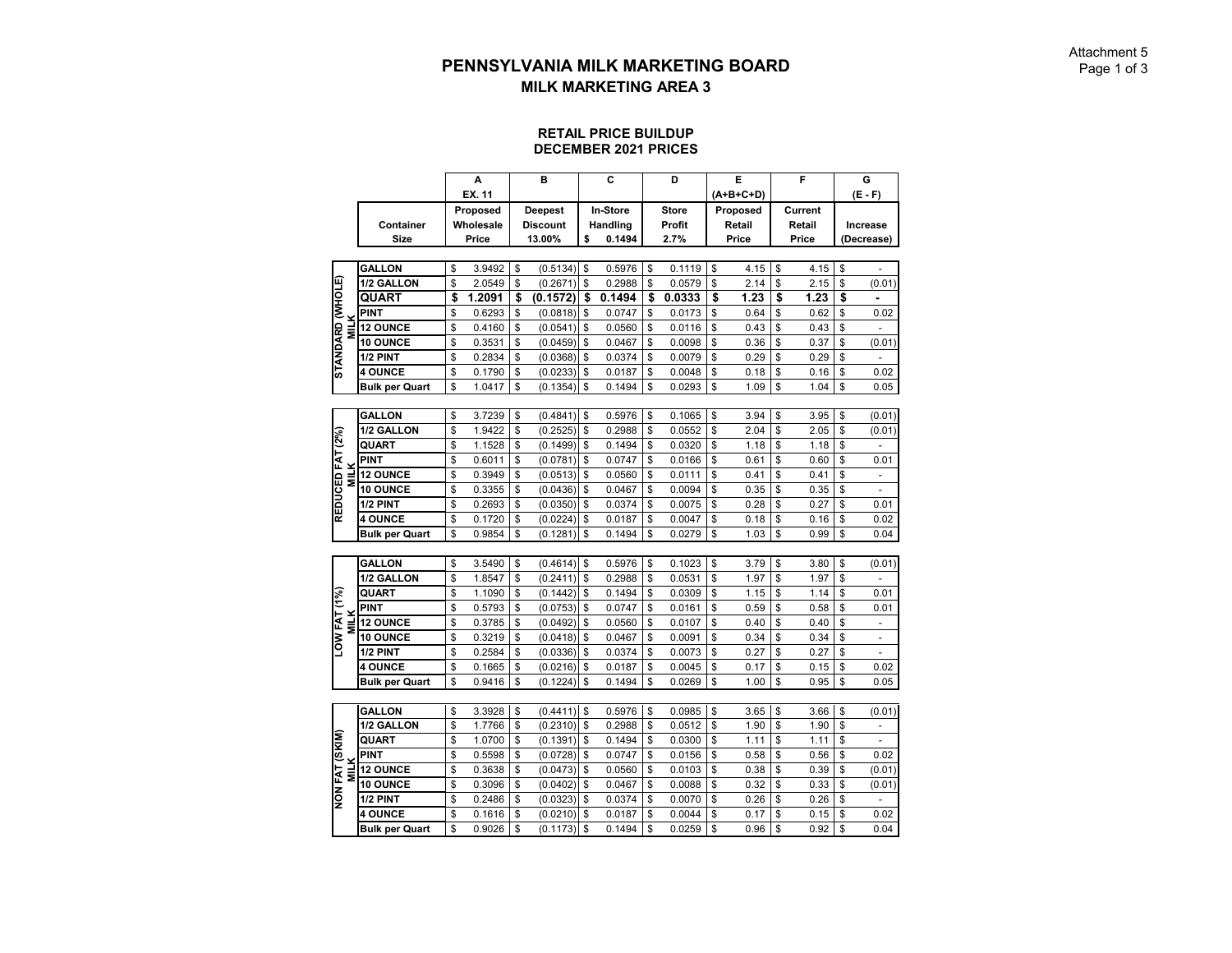#### **RETAIL PRICE BUILDUP DECEMBER 2021 PRICES**

|                   |                       | А            |          | в               | C            | D            | Е                  | F            | G                              |
|-------------------|-----------------------|--------------|----------|-----------------|--------------|--------------|--------------------|--------------|--------------------------------|
|                   |                       | EX. 11       |          |                 |              |              | (A+B+C+D)          |              | (E - F)                        |
|                   |                       | Proposed     |          | <b>Deepest</b>  | In-Store     | <b>Store</b> | Proposed           | Current      |                                |
|                   | Container             | Wholesale    |          | <b>Discount</b> | Handling     | Profit       | Retail             | Retail       | Increase                       |
|                   | Size                  | Price        |          | 13.00%          | \$<br>0.1494 | 2.7%         | Price              | <b>Price</b> | (Decrease)                     |
|                   |                       |              |          |                 |              |              |                    |              |                                |
|                   | <b>GALLON</b>         | \$<br>4.1228 | \$       | (0.5360)        | \$<br>0.5976 | \$<br>0.1161 | \$<br>4.30         | \$<br>4.30   | \$<br>÷,                       |
|                   | 1/2 GALLON            | \$<br>2.1416 | \$       | (0.2784)        | \$<br>0.2988 | \$<br>0.0600 | \$<br>2.22         | \$<br>2.22   | \$                             |
|                   | QUART                 | \$<br>1.2525 | \$       | (0.1628)        | \$<br>0.1494 | \$<br>0.0344 | \$<br>1.27         | \$<br>1.27   | \$<br>$\overline{a}$           |
|                   | <b>PINT</b>           |              |          |                 |              | \$           | \$                 | \$           | \$<br>0.02                     |
|                   |                       | \$<br>0.6510 | \$<br>\$ | (0.0846)        | \$<br>0.0747 | 0.0178       | \$<br>0.66<br>0.44 | 0.64         |                                |
| FLAVORED MILK     | <b>12 OUNCE</b>       | \$<br>0.4324 |          | (0.0562)        | \$<br>0.0560 | \$<br>0.0120 |                    | \$<br>0.45   | \$<br>(0.01)                   |
|                   | 10 OUNCE              | \$<br>0.3667 | \$       | (0.0477)        | \$<br>0.0467 | \$<br>0.0101 | \$<br>0.38         | \$<br>0.38   | \$<br>$\overline{\phantom{a}}$ |
|                   | 1/2 PINT              | \$<br>0.2943 | \$       | (0.0383)        | \$<br>0.0374 | \$<br>0.0081 | \$<br>0.30         | \$<br>0.30   | \$<br>÷,                       |
|                   | <b>4 OUNCE</b>        | \$<br>0.1845 | \$       | (0.0240)        | \$<br>0.0187 | \$<br>0.0050 | \$<br>0.19         | \$<br>0.17   | \$<br>0.02                     |
|                   | <b>Bulk per Quart</b> | \$<br>1.0851 | \$       | (0.1411)        | \$<br>0.1494 | \$<br>0.0303 | \$<br>1.12         | \$<br>1.08   | \$<br>0.04                     |
|                   |                       |              |          |                 |              |              |                    |              |                                |
|                   | <b>GALLON</b>         | \$<br>3.7700 | \$       | (0.4901)        | \$<br>0.5976 | \$<br>0.1076 | \$<br>3.99         | \$<br>3.96   | \$<br>0.03                     |
| š                 | 1/2 GALLON            | \$<br>1.9652 | \$       | (0.2555)        | \$<br>0.2988 | \$<br>0.0557 | \$<br>2.06         | \$<br>2.05   | \$<br>0.01                     |
| Ξ                 | QUART                 | \$<br>1.1643 | \$       | (0.1514)        | \$<br>0.1494 | \$<br>0.0323 | \$<br>1.19         | \$<br>1.18   | \$<br>0.01                     |
| FAT               | <b>PINT</b>           | \$<br>0.6069 | \$       | (0.0789)        | \$<br>0.0747 | \$<br>0.0167 | \$<br>0.62         | \$<br>0.60   | \$<br>0.02                     |
| FLAVORED          | <b>12 OUNCE</b>       | \$<br>0.3993 | \$       | (0.0519)        | \$<br>0.0560 | \$<br>0.0112 | \$<br>0.41         | \$<br>0.41   | \$<br>$\overline{\phantom{a}}$ |
| UCED              | 10 OUNCE              | \$<br>0.3391 | \$       | (0.0441)        | \$<br>0.0467 | \$<br>0.0095 | \$<br>0.35         | \$<br>0.35   | \$                             |
|                   | 1/2 PINT              | \$<br>0.2722 | \$       | (0.0354)        | \$<br>0.0374 | \$<br>0.0076 | \$<br>0.28         | \$<br>0.27   | \$<br>0.01                     |
| 品                 | <b>4 OUNCE</b>        | \$<br>0.1734 | \$       | (0.0225)        | \$<br>0.0187 | \$<br>0.0047 | \$<br>0.18         | \$<br>0.16   | \$<br>0.02                     |
|                   | <b>Bulk per Quart</b> | \$<br>0.9969 | \$       | (0.1296)        | \$<br>0.1494 | \$<br>0.0282 | \$<br>1.04         | \$<br>0.99   | \$<br>0.05                     |
|                   |                       |              |          |                 |              |              |                    |              |                                |
|                   | <b>GALLON</b>         | \$<br>3.5208 | \$       | (0.4577)        | \$<br>0.5976 | \$<br>0.1016 | \$<br>3.76         | \$<br>3.76   | \$                             |
|                   | 1/2 GALLON            | \$<br>1.8406 | \$       | (0.2393)        | \$<br>0.2988 | \$<br>0.0527 | \$<br>1.95         | \$<br>1.95   | \$                             |
|                   | QUART                 | \$<br>1.1020 | \$       | (0.1433)        | \$<br>0.1494 | \$<br>0.0307 | \$<br>1.14         | \$<br>1.13   | \$<br>0.01                     |
| <b>MILK</b>       | <b>PINT</b>           | \$<br>0.5758 | \$       | (0.0749)        | \$<br>0.0747 | \$<br>0.0160 | \$<br>0.59         | \$<br>0.57   | \$<br>0.02                     |
| FLAVORED          | <b>12 OUNCE</b>       | \$<br>0.3759 | \$       | (0.0489)        | \$<br>0.0560 | \$<br>0.0106 | \$<br>0.39         | \$<br>0.40   | \$<br>(0.01)                   |
| <b>NONFAT</b>     | 10 OUNCE              | \$<br>0.3197 | \$       | (0.0416)        | \$<br>0.0467 | \$<br>0.0090 | \$<br>0.33         | \$<br>0.34   | \$<br>(0.01)                   |
|                   | 1/2 PINT              | \$<br>0.2567 | \$       | (0.0334)        | \$<br>0.0374 | \$<br>0.0072 | \$<br>0.27         | \$<br>0.26   | \$<br>0.01                     |
|                   | <b>4 OUNCE</b>        | \$<br>0.1657 | \$       | (0.0215)        | \$<br>0.0187 | \$<br>0.0045 | \$<br>0.17         | \$<br>0.15   | \$<br>0.02                     |
|                   | <b>Bulk per Quart</b> | \$<br>0.9346 | \$       | (0.1215)        | \$<br>0.1494 | \$<br>0.0267 | \$<br>0.99         | \$<br>0.94   | \$<br>0.05                     |
|                   |                       |              |          |                 |              |              |                    |              |                                |
|                   | <b>GALLON</b>         | \$<br>4.1460 | \$       | (0.5390)        | \$<br>0.5976 | \$<br>0.1167 | \$<br>4.32         | \$<br>4.01   | \$<br>0.31                     |
|                   | 1/2 GALLON            | \$<br>2.1532 | \$       | (0.2799)        | \$<br>0.2988 | \$<br>0.0603 | \$<br>2.23         | \$<br>2.08   | \$<br>0.15                     |
|                   | QUART                 | \$<br>1.2583 | \$       | (0.1636)        | \$<br>0.1494 | \$<br>0.0345 | \$<br>1.28         | \$<br>1.19   | \$<br>0.09                     |
| <b>BUTTERMILK</b> | <b>PINT</b>           | \$<br>0.6539 | \$       | (0.0850)        | \$<br>0.0747 | \$<br>0.0179 | \$<br>0.66         | \$<br>0.60   | \$<br>0.06                     |
|                   | <b>12 OUNCE</b>       | \$<br>0.4345 | \$       | (0.0565)        | \$<br>0.0560 | \$<br>0.0120 | \$<br>0.45         | \$<br>0.42   | \$<br>0.03                     |
|                   |                       |              |          |                 |              |              |                    |              |                                |
|                   | 10 OUNCE              | \$<br>0.3685 | \$       | (0.0479)        | \$<br>0.0467 | \$<br>0.0102 | \$<br>0.38         | \$<br>0.35   | \$<br>0.03                     |
|                   | 1/2 PINT              | \$<br>0.2957 | \$       | (0.0384)        | \$<br>0.0374 | \$<br>0.0082 | \$<br>0.30         | \$<br>0.28   | \$<br>0.02                     |
|                   | <b>4 OUNCE</b>        | \$<br>0.1851 | \$       | (0.0241)        | \$<br>0.0187 | \$<br>0.0050 | \$<br>0.20         | \$<br>0.16   | \$<br>0.04                     |
|                   | Bulk per Quart        | \$<br>1.0909 | \$       | (0.1418)        | \$<br>0.1494 | \$<br>0.0305 | \$<br>1.13         | \$<br>1.01   | \$<br>0.12                     |